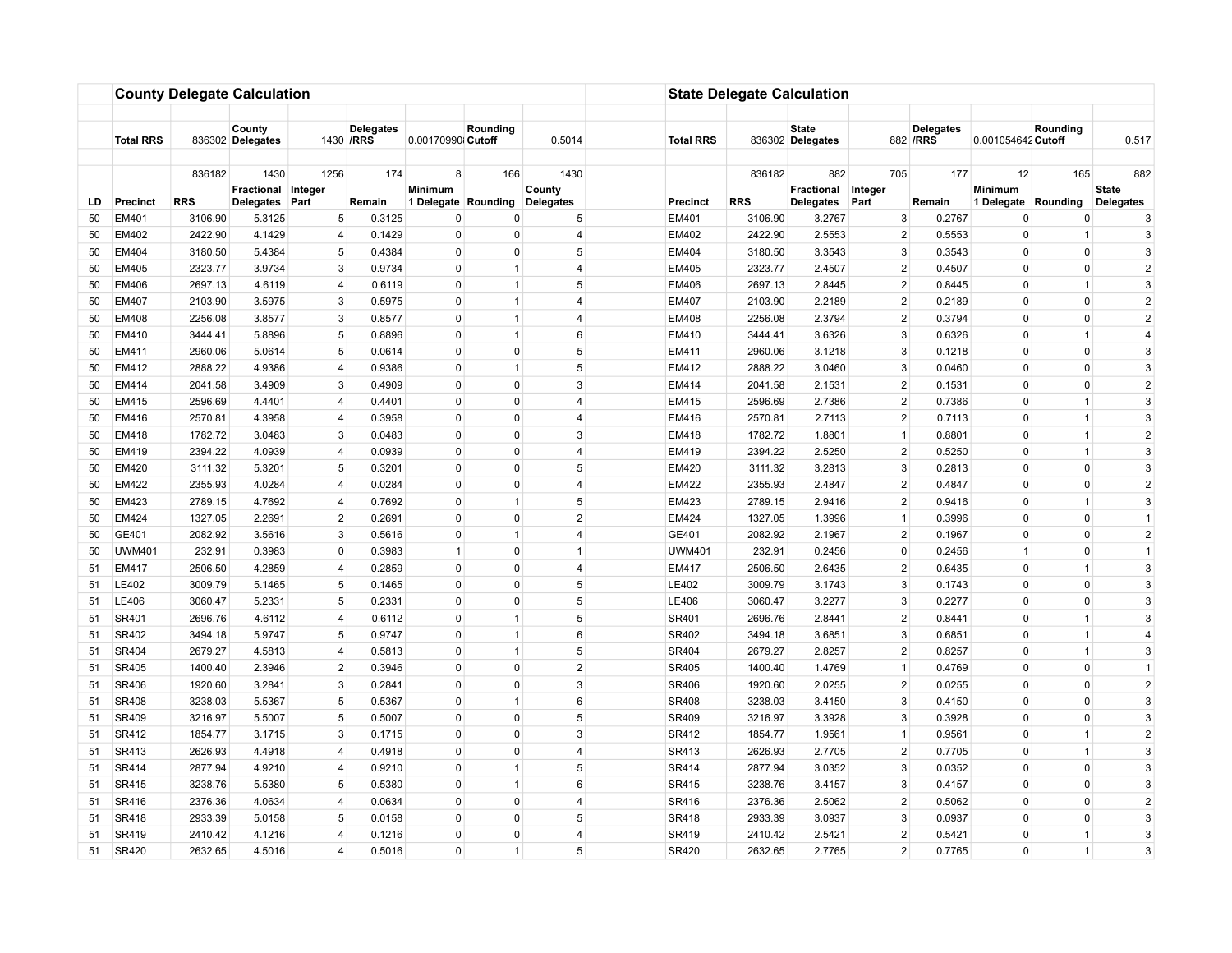|     |                  |            | <b>County Delegate Calculation</b> |                 |                                |                     |                |                |                  | <b>State Delegate Calculation</b> |                                  |                |                               |                     |                |                     |
|-----|------------------|------------|------------------------------------|-----------------|--------------------------------|---------------------|----------------|----------------|------------------|-----------------------------------|----------------------------------|----------------|-------------------------------|---------------------|----------------|---------------------|
|     |                  |            |                                    |                 |                                |                     |                |                |                  |                                   |                                  |                |                               |                     |                |                     |
|     | <b>Total RRS</b> |            | County<br>836302 Delegates         |                 | <b>Delegates</b><br>1430 / RRS | 0.00170990 Cutoff   | Rounding       | 0.5014         | <b>Total RRS</b> |                                   | <b>State</b><br>836302 Delegates |                | <b>Delegates</b><br>882 / RRS | 0.001054642 Cutoff  | Rounding       | 0.517               |
|     |                  |            |                                    |                 |                                |                     |                |                |                  |                                   |                                  |                |                               |                     |                |                     |
|     |                  | 836182     | 1430<br>Fractional Integer         | 1256            | 174                            | 8<br>Minimum        | 166            | 1430<br>County |                  | 836182                            | 882<br>Fractional                | 705<br>Integer | 177                           | 12<br>Minimum       | 165            | 882<br><b>State</b> |
| LD. | <b>Precinct</b>  | <b>RRS</b> | <b>Delegates</b>                   | Part            | Remain                         | 1 Delegate Rounding |                | Delegates      | <b>Precinct</b>  | <b>RRS</b>                        | Delegates                        | Part           | Remain                        | 1 Delegate Rounding |                | Delegates           |
| 51  | SR421            | 2202.86    | 3.7667                             | 3               | 0.7667                         | 0                   |                | 4              | SR421            | 2202.86                           | 2.3232                           | $\overline{2}$ | 0.3232                        | 0                   | 0              | $\overline{2}$      |
| 51  | SR422            | 573.98     | 0.9815                             | $\mathbf 0$     | 0.9815                         | $\mathbf{1}$        | $\mathbf 0$    | $\mathbf{1}$   | <b>SR422</b>     | 573.98                            | 0.6053                           | $\mathbf 0$    | 0.6053                        | $\overline{1}$      | $\mathbf 0$    | $\overline{1}$      |
| 51  | SR423            | 2398.99    | 4.1020                             | $\overline{4}$  | 0.1020                         | $\Omega$            | $\Omega$       | $\overline{4}$ | <b>SR423</b>     | 2398.99                           | 2.5301                           | $\overline{2}$ | 0.5301                        | 0                   | $\mathbf{1}$   | 3                   |
| 51  | SR424            | 2651.27    | 4.5334                             | $\overline{4}$  | 0.5334                         | $\mathbf 0$         | $\mathbf{1}$   | 5              | <b>SR424</b>     | 2651.27                           | 2.7961                           | $\overline{2}$ | 0.7961                        | 0                   | $\mathbf{1}$   | 3                   |
| 52  | AF317            | 2686.15    | 4.5931                             | $\overline{4}$  | 0.5931                         | $\mathbf 0$         | $\mathbf{1}$   | 5              | AF317            | 2686.15                           | 2.8329                           | $\overline{2}$ | 0.8329                        | $\Omega$            | $\mathbf{1}$   | 3                   |
| 52  | AF401            | 3510.70    | 6.0030                             | 6               | 0.0030                         | $\mathbf 0$         | $\mathbf{0}$   | 6              | AF401            | 3510.70                           | 3.7025                           | 3              | 0.7025                        | $\Omega$            | $\mathbf{1}$   | $\overline{4}$      |
| 52  | LE401            | 2919.40    | 4.9919                             | 4               | 0.9919                         | $\mathbf 0$         | $\mathbf{1}$   | 5 <sup>1</sup> | LE401            | 2919.40                           | 3.0789                           | 3              | 0.0789                        | 0                   | $\mathbf 0$    | $\mathbf{3}$        |
| 52  | LE404            | 2502.21    | 4.2785                             | $\overline{4}$  | 0.2785                         | $\Omega$            | 0              | $\overline{4}$ | LE404            | 2502.21                           | 2.6389                           | 2              | 0.6389                        | 0                   | $\mathbf{1}$   | 3                   |
| 52  | LE405            | 3227.30    | 5.5184                             | 5 <sup>5</sup>  | 0.5184                         | $\mathbf 0$         | $\mathbf{1}$   | 6              | LE405            | 3227.30                           | 3.4036                           | 3              | 0.4036                        | $\mathbf 0$         | $\mathbf 0$    | 3                   |
| 52  | <b>LE407</b>     | 3749.98    | 6.4121                             | 6               | 0.4121                         | $\mathbf 0$         | $\mathbf 0$    | 6              | <b>LE407</b>     | 3749.98                           | 3.9549                           | 3              | 0.9549                        | $\Omega$            | $\mathbf{1}$   | 4                   |
| 52  | LE408            | 3533.21    | 6.0415                             | 6               | 0.0415                         | $\mathbf 0$         | $\mathbf{0}$   | 6              | LE408            | 3533.21                           | 3.7263                           | 3              | 0.7263                        | $\Omega$            | $\mathbf{1}$   | $\overline{4}$      |
| 52  | LE410            | 1342.07    | 2.2948                             | $\overline{2}$  | 0.2948                         | $\mathbf 0$         | $\mathbf{0}$   | $\overline{2}$ | LE410            | 1342.07                           | 1.4154                           | $\mathbf{1}$   | 0.4154                        | $\mathbf 0$         | $\mathbf 0$    | $\overline{1}$      |
| 52  | LE411            | 3429.87    | 5.8648                             | 5               | 0.8648                         | $\mathbf 0$         | $\mathbf{1}$   | 6              | LE411            | 3429.87                           | 3.6173                           | 3              | 0.6173                        | $\Omega$            | $\mathbf{1}$   | $\overline{4}$      |
| 52  | LE412            | 2981.25    | 5.0977                             | 5 <sup>5</sup>  | 0.0977                         | $\pmb{0}$           | $\mathbf 0$    | 5              | <b>LE412</b>     | 2981.25                           | 3.1442                           | 3              | 0.1442                        | 0                   | $\mathbf 0$    | 3                   |
| 52  | LE413            | 2786.98    | 4.7655                             | $\overline{4}$  | 0.7655                         | $\mathbf 0$         | $\mathbf{1}$   | 5              | LE413            | 2786.98                           | 2.9393                           | $\overline{2}$ | 0.9393                        | $\Omega$            | $\mathbf{1}$   | 3                   |
| 52  | <b>LE414</b>     | 1655.50    | 2.8308                             | $\overline{c}$  | 0.8308                         | $\mathbf 0$         | $\mathbf{1}$   | 3              | LE414            | 1655.50                           | 1.7460                           | $\mathbf{1}$   | 0.7460                        | $\Omega$            | $\mathbf{1}$   | $\sqrt{2}$          |
| 52  | LE416            | 2850.97    | 4.8749                             | $\overline{4}$  | 0.8749                         | $\Omega$            | $\mathbf{1}$   | 5              | LE416            | 2850.97                           | 3.0068                           | 3              | 0.0068                        | $\Omega$            | $\mathbf 0$    | 3                   |
| 52  | <b>LE417</b>     | 2717.21    | 4.6462                             | $\overline{4}$  | 0.6462                         | $\Omega$            | $\mathbf{1}$   | 5              | <b>LE417</b>     | 2717.21                           | 2.8657                           | $\overline{2}$ | 0.8657                        | $\Omega$            | $\mathbf{1}$   | 3                   |
| 52  | LE418            | 2544.85    | 4.3515                             | $\overline{4}$  | 0.3515                         | $\mathbf 0$         | $\mathbf 0$    | $\overline{4}$ | LE418            | 2544.85                           | 2.6839                           | $\overline{2}$ | 0.6839                        | $\mathbf 0$         | $\mathbf{1}$   | 3                   |
| 52  | LE420            | 3774.83    | 6.4546                             | 6               | 0.4546                         | $\mathbf 0$         | 0              | 6              | LE420            | 3774.83                           | 3.9811                           | 3              | 0.9811                        | $\Omega$            | $\mathbf{1}$   | $\overline{4}$      |
| 52  | <b>LE421</b>     | 1939.72    | 3.3167                             | 3               | 0.3167                         | $\mathbf 0$         | $\mathbf{0}$   | 3              | LE421            | 1939.72                           | 2.0457                           | $\overline{2}$ | 0.0457                        | $\Omega$            | 0              | $\overline{2}$      |
| 52  | <b>LE422</b>     | 2814.04    | 4.8118                             | 4               | 0.8118                         | $\mathbf 0$         | $\mathbf{1}$   | 5              | <b>LE422</b>     | 2814.04                           | 2.9678                           | $\overline{2}$ | 0.9678                        | $\mathbf 0$         | $\mathbf{1}$   | $\mathbf{3}$        |
| 52  | LE423            | 2583.36    | 4.4173                             | $\overline{4}$  | 0.4173                         | $\mathbf 0$         | $\mathbf 0$    | $\overline{4}$ | LE423            | 2583.36                           | 2.7245                           | $\overline{2}$ | 0.7245                        | $\mathbf 0$         | $\mathbf{1}$   | 3                   |
| 52  | SR410            | 370.25     | 0.6331                             | $\mathbf 0$     | 0.6331                         | $\mathbf{1}$        | $\mathbf 0$    | $\overline{1}$ | SR410            | 370.25                            | 0.3905                           | 0              | 0.3905                        | $\overline{1}$      | $\mathbf 0$    | $\overline{1}$      |
| 52  | SR411            | 956.37     | 1.6353                             | $\mathbf{1}$    | 0.6353                         | $\mathbf 0$         | $\overline{1}$ | $\overline{2}$ | SR411            | 956.37                            | 1.0086                           | $\mathbf{1}$   | 0.0086                        | $\Omega$            | $\mathbf 0$    | $\overline{1}$      |
| 53  | AF301            | 2804.51    | 4.7955                             | 4               | 0.7955                         | $\pmb{0}$           | $\mathbf{1}$   | 5              | AF301            | 2804.51                           | 2.9578                           | $\overline{2}$ | 0.9578                        | $\mathbf 0$         | $\mathbf{1}$   | 3                   |
| 53  | AF302            | 2771.60    | 4.7392                             | 4               | 0.7392                         | $\mathbf 0$         | $\mathbf{1}$   | 5 <sup>1</sup> | AF302            | 2771.60                           | 2.9230                           | $\overline{2}$ | 0.9230                        | $\mathbf 0$         | $\mathbf{1}$   | $\mathbf{3}$        |
| 53  | AF304            | 2986.51    | 5.1067                             | 5               | 0.1067                         | $\mathbf 0$         | $\mathbf 0$    | 5              | AF304            | 2986.51                           | 3.1497                           | 3              | 0.1497                        | 0                   | $\mathbf 0$    | 3                   |
| 53  | AF305            | 3195.62    | 5.4642                             | $5\phantom{.0}$ | 0.4642                         | $\mathbf 0$         | $\Omega$       | 5              | AF305            | 3195.62                           | 3.3702                           | 3              | 0.3702                        | 0                   | $\mathbf 0$    | 3                   |
| 53  | AF314            | 2738.35    | 4.6823                             | $\overline{4}$  | 0.6823                         | $\Omega$            | $\overline{1}$ | 5              | AF314            | 2738.35                           | 2.8880                           | 2              | 0.8880                        | $\Omega$            | $\overline{1}$ | 3                   |
| 53  | AF316            | 2635.57    | 4.5066                             | $\overline{4}$  | 0.5066                         | $\mathbf 0$         | $\mathbf{1}$   | 5              | AF316            | 2635.57                           | 2.7796                           | $\overline{2}$ | 0.7796                        | $\Omega$            | $\mathbf{1}$   | 3                   |
| 53  | LE301            | 2193.19    | 3.7501                             | 3               | 0.7501                         | $\mathbf 0$         | $\mathbf{1}$   | $\overline{4}$ | LE301            | 2193.19                           | 2.3130                           | $\overline{2}$ | 0.3130                        | $\Omega$            | $\mathbf 0$    | $\overline{2}$      |
| 53  | LE302            | 2594.14    | 4.4357                             | $\overline{4}$  | 0.4357                         | $\Omega$            | $\Omega$       | $\overline{4}$ | LE302            | 2594.14                           | 2.7359                           | $\overline{2}$ | 0.7359                        | $\Omega$            | $\mathbf{1}$   | 3                   |
| 53  | LE304            | 2686.16    | 4.5931                             | $\overline{4}$  | 0.5931                         | $\mathbf 0$         | $\mathbf{1}$   | 5 <sup>1</sup> | LE304            | 2686.16                           | 2.8329                           | $\overline{2}$ | 0.8329                        | 0                   | $\mathbf{1}$   | 3                   |
| 53  | LE305            | 1223.52    | 2.0921                             | $\overline{2}$  | 0.0921                         | $\mathbf 0$         | $\mathbf 0$    | $\overline{2}$ | LE305            | 1223.52                           | 1.2904                           | $\mathbf{1}$   | 0.2904                        | $\Omega$            | $\mathbf 0$    | $\overline{1}$      |
| 53  | LE306            | 2073.64    | 3.5457                             | 3               | 0.5457                         | $\pmb{0}$           | $\mathbf{1}$   | $\overline{4}$ | LE306            | 2073.64                           | 2.1870                           | $\overline{2}$ | 0.1870                        | 0                   | 0              | $\overline{2}$      |
| 53  | LE308            | 2678.42    | 4.5798                             | 4               | 0.5798                         | $\mathbf 0$         | $\mathbf{1}$   | 5 <sup>1</sup> | LE308            | 2678.42                           | 2.8248                           | $\overline{2}$ | 0.8248                        | $\mathbf 0$         | $\mathbf{1}$   | $\mathbf{3}$        |
| 53  | LE309            | 3039.44    | 5.1972                             | 5               | 0.1972                         | $\Omega$            | $\Omega$       | 5              | LE309            | 3039.44                           | 3.2055                           | 3              | 0.2055                        | $\Omega$            | $\mathbf 0$    | 3                   |
| 53  | LE310            | 2540.69    | 4.3443                             | $\overline{4}$  | 0.3443                         | $\mathbf 0$         | $\mathbf 0$    | 4              | LE310            | 2540.69                           | 2.6795                           | $\overline{2}$ | 0.6795                        | $\mathbf 0$         | $\mathbf{1}$   | 3                   |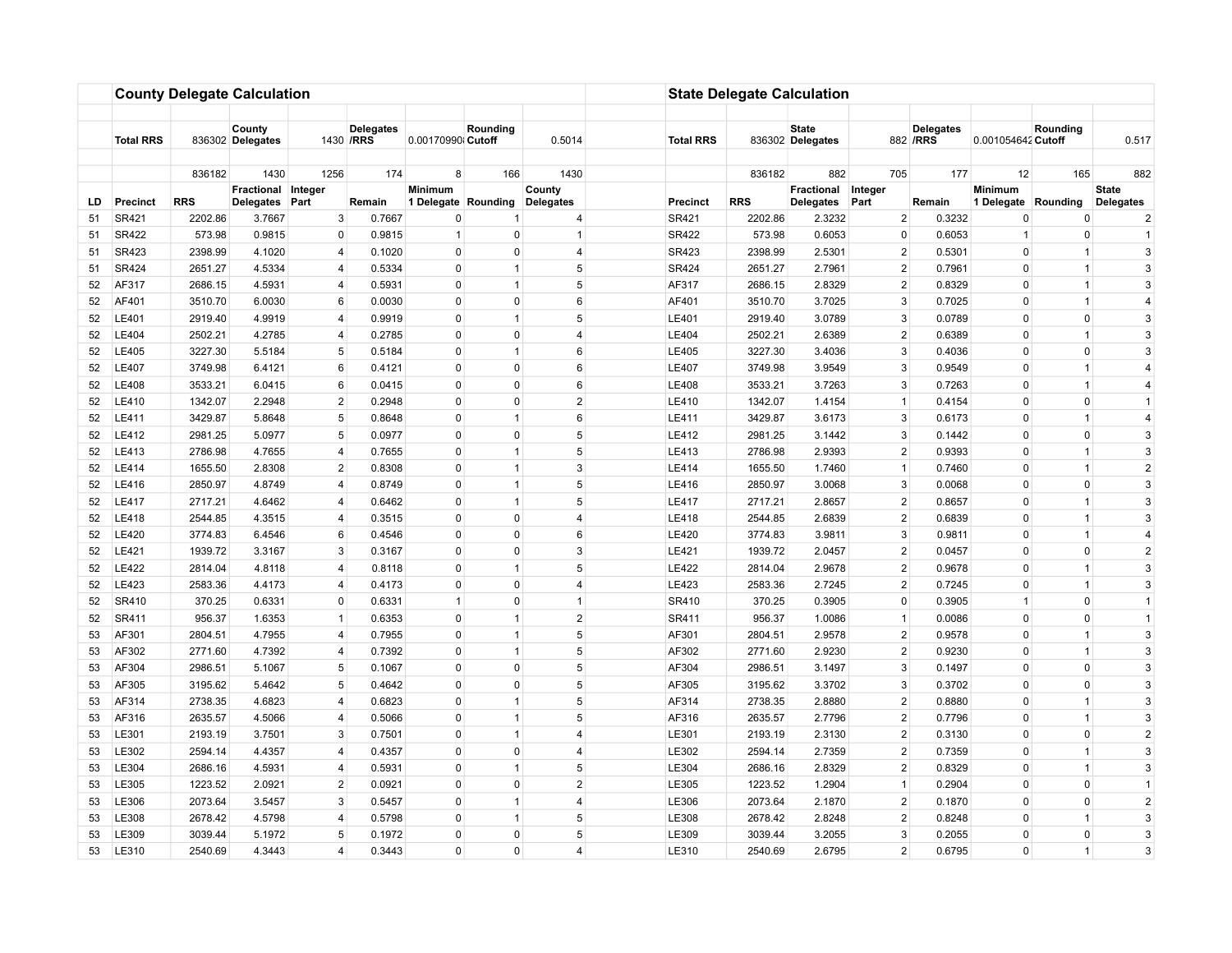|          |                  |                    | <b>County Delegate Calculation</b> |                     |                                |                            |                              |                      |                         | <b>State Delegate Calculation</b> |                                  |                     |                               |                         |                              |                     |
|----------|------------------|--------------------|------------------------------------|---------------------|--------------------------------|----------------------------|------------------------------|----------------------|-------------------------|-----------------------------------|----------------------------------|---------------------|-------------------------------|-------------------------|------------------------------|---------------------|
|          |                  |                    |                                    |                     |                                |                            |                              |                      |                         |                                   |                                  |                     |                               |                         |                              |                     |
|          | <b>Total RRS</b> |                    | County<br>836302 Delegates         |                     | <b>Delegates</b><br>1430 / RRS | 0.00170990 Cutoff          | Rounding                     | 0.5014               | <b>Total RRS</b>        |                                   | <b>State</b><br>836302 Delegates |                     | <b>Delegates</b><br>882 / RRS | 0.001054642 Cutoff      | Rounding                     | 0.517               |
|          |                  |                    |                                    |                     | 174                            |                            | 166                          |                      |                         |                                   | 882                              |                     | 177                           |                         | 165                          |                     |
|          |                  | 836182             | 1430<br>Fractional Integer         | 1256                |                                | 8<br>Minimum               |                              | 1430<br>County       |                         | 836182                            | Fractional                       | 705<br>Integer      |                               | 12<br><b>Minimum</b>    |                              | 882<br><b>State</b> |
| LD       | <b>Precinct</b>  | <b>RRS</b>         | Delegates                          | Part                | Remain                         | 1 Delegate Rounding        |                              | Delegates            | <b>Precinct</b>         | <b>RRS</b>                        | <b>Delegates</b>                 | Part                | Remain                        | 1 Delegate Rounding     |                              | Delegates           |
| 53       | LE311            | 2934.01            | 5.0169                             | $\,$ 5 $\,$         | 0.0169                         | 0                          | 0                            | $\sqrt{5}$           | LE311                   | 2934.01                           | 3.0943                           | 3                   | 0.0943                        | 0                       | 0                            | 3                   |
| 53       | LE312            | 3273.22            | 5.5969                             | 5                   | 0.5969                         | $\pmb{0}$                  | $\overline{1}$               | 6                    | LE312                   | 3273.22                           | 3.4521                           | 3                   | 0.4521                        | 0                       | 0                            | 3                   |
| 53       | LE314            | 2899.05            | 4.9571                             | $\overline{4}$      | 0.9571                         | $\mathbf 0$                | $\mathbf{1}$                 | 5                    | LE314                   | 2899.05                           | 3.0575                           | 3                   | 0.0575                        | $\Omega$                | $\mathbf 0$                  | 3                   |
| 53       | LE315            | 3279.52            | 5.6077                             | $\,$ 5 $\,$         | 0.6077                         | $\Omega$                   | $\mathbf{1}$                 | 6                    | LE315                   | 3279.52                           | 3.4587                           | 3                   | 0.4587                        | 0                       | $\Omega$                     | 3                   |
| 53       | LE316            | 3231.23            | 5.5251                             | 5                   | 0.5251                         | $\Omega$                   | $\overline{1}$               | 6                    | LE316                   | 3231.23                           | 3.4078                           | 3                   | 0.4078                        | $\Omega$                | $\Omega$                     | 3                   |
| 53       | LE317            | 2673.04            | 4.5707                             | 4                   | 0.5707                         | 0                          | $\mathbf{1}$                 |                      | 5<br>LE317              | 2673.04                           | 2.8191                           | $\overline{2}$      | 0.8191                        | $\Omega$                | $\mathbf{1}$                 | 3                   |
| 53       | LE318            | 2414.71            | 4.1289                             | $\overline{4}$      | 0.1289                         | $\mathbf 0$                | $\mathbf{0}$                 | $\overline{4}$       | LE318                   | 2414.71                           | 2.5467                           | $\overline{2}$      | 0.5467                        | $\mathbf 0$             | $\mathbf{1}$                 | 3                   |
| 53       | LE320            | 2849.53            | 4.8724                             | $\overline{4}$      | 0.8724                         | $\Omega$                   | $\mathbf{1}$                 | 5                    | LE320                   | 2849.53                           | 3.0052                           | 3                   | 0.0052                        | $\Omega$                | $\mathbf 0$                  | 3                   |
| 53       | LE321            | 3194.39            | 5.4621                             | $5\overline{)}$     | 0.4621                         | $\mathbf 0$                | $\Omega$                     |                      | 5 <sup>5</sup><br>LE321 | 3194.39                           | 3.3689                           | 3                   | 0.3689                        | 0                       | $\Omega$                     | 3                   |
| 54       | AL301            | 3130.12            | 5.3522                             | 5                   | 0.3522                         | $\mathbf 0$                | $\Omega$                     | 5                    | AL301                   | 3130.12                           | 3.3012                           | 3                   | 0.3012                        | $\Omega$                | $\mathbf 0$                  | 3                   |
| 54       | AL302            | 3855.54            | 6.5926                             | 6                   | 0.5926                         | $\mathbf 0$                | $\mathbf{1}$                 | $\overline{7}$       | AL302                   | 3855.54                           | 4.0662                           | $\overline{4}$      | 0.0662                        | $\Omega$                | $\mathbf 0$                  | $\overline{4}$      |
| 54       | AL303            | 1849.03            | 3.1617                             | 3                   | 0.1617                         | $\mathbf 0$                | $\mathbf{0}$                 | 3                    | AL303                   | 1849.03                           | 1.9501                           | $\mathbf{1}$        | 0.9501                        | 0                       | $\mathbf{1}$                 | $\overline{2}$      |
| 54       | AL304            | 2400.47            | 4.1046                             | $\overline{4}$      | 0.1046                         | $\mathbf 0$                | $\mathbf 0$                  | 4                    | AL304                   | 2400.47                           | 2.5316                           | $\overline{2}$      | 0.5316                        | $\Omega$                | $\mathbf{1}$                 | $\mathbf{3}$        |
| 54       | AL305            | 2953.64            | 5.0504                             | 5 <sup>5</sup>      | 0.0504                         | $\mathbf 0$                | $\mathbf 0$                  | $5\overline{5}$<br>5 | AL305                   | 2953.64                           | 3.1150                           | 3                   | 0.1150                        | $\mathbf 0$             | $\mathbf 0$                  | $\mathbf{3}$        |
| 54       | AL306            | 2921.75            | 4.9959                             | $\overline{4}$      | 0.9959                         | $\mathbf 0$                | $\overline{1}$               |                      | AL306                   | 2921.75                           | 3.0814                           | 3                   | 0.0814                        | $\mathbf 0$             | $\mathbf 0$                  | 3                   |
| 54       | AL307            | 3385.46            | 5.7888                             | 5                   | 0.7888                         | $\mathbf 0$<br>$\mathbf 0$ | $\mathbf{1}$<br>$\mathbf{0}$ | 6                    | AL307                   | 3385.46                           | 3.5704                           | 3<br>$\overline{2}$ | 0.5704                        | $\Omega$                | $\mathbf{1}$                 | $\overline{4}$<br>3 |
| 54       | CH301<br>CH302   | 2548.19            | 4.3572                             | 4<br>$\overline{2}$ | 0.3572                         | $\mathbf 0$                | $\mathbf{1}$                 | $\overline{4}$<br>3  | CH301<br>CH302          | 2548.19                           | 2.6874                           | $\mathbf{1}$        | 0.6874                        | $\mathbf 0$<br>$\Omega$ | $\mathbf{1}$<br>$\mathbf{1}$ | $\overline{2}$      |
| 54       | CH304            | 1626.19            | 2.7806<br>4.5045                   | $\overline{4}$      | 0.7806<br>0.5045               | $\pmb{0}$                  | $\mathbf{1}$                 | 5                    |                         | 1626.19                           | 1.7151                           | $\overline{2}$      | 0.7151<br>0.7783              | $\mathbf 0$             | $\mathbf{1}$                 | 3                   |
| 54<br>54 | CH305            | 2634.35<br>3200.42 | 5.4724                             | 5                   | 0.4724                         | $\mathbf 0$                | $\mathbf 0$                  | 5                    | CH304<br>CH305          | 2634.35<br>3200.42                | 2.7783<br>3.3753                 | 3                   | 0.3753                        | $\Omega$                | $\mathbf 0$                  | 3                   |
| 54       | CH306            | 1922.69            | 3.2876                             | 3                   | 0.2876                         | $\pmb{0}$                  | $\mathbf 0$                  | 3                    | CH306                   | 1922.69                           | 2.0277                           | $\overline{2}$      | 0.0277                        | $\Omega$                | 0                            | $\sqrt{2}$          |
| 54       | CH307            | 2858.01            | 4.8869                             | 4                   | 0.8869                         | $\pmb{0}$                  | $\mathbf{1}$                 |                      | 5 <sup>5</sup><br>CH307 | 2858.01                           | 3.0142                           | 3                   | 0.0142                        | 0                       | 0                            | $\mathbf{3}$        |
| 54       | CH308            | 3543.76            | 6.0595                             | 6                   | 0.0595                         | $\Omega$                   | $\Omega$                     | 6                    | CH308                   | 3543.76                           | 3.7374                           | 3                   | 0.7374                        | $\Omega$                | $\overline{1}$               | $\overline{4}$      |
| 54       | DR301            | 1426.90            | 2.4399                             | $\overline{2}$      | 0.4399                         | $\Omega$                   | $\Omega$                     | $\overline{2}$       | DR301                   | 1426.90                           | 1.5049                           | $\mathbf{1}$        | 0.5049                        | $\mathbf 0$             | $\Omega$                     | $\overline{1}$      |
| 54       | DR302            | 2655.30            | 4.5403                             | $\overline{4}$      | 0.5403                         | $\mathbf 0$                | $\overline{1}$               | 5                    | DR302                   | 2655.30                           | 2.8004                           | $\overline{2}$      | 0.8004                        | $\Omega$                | $\overline{1}$               | 3                   |
| 54       | HI301            | 3089.25            | 5.2823                             | 5                   | 0.2823                         | $\mathbf 0$                | $\Omega$                     | 5                    | HI301                   | 3089.25                           | 3.2581                           | 3                   | 0.2581                        | $\Omega$                | $\mathbf 0$                  | 3                   |
| 54       | HI302            | 2923.65            | 4.9992                             | $\overline{4}$      | 0.9992                         | $\mathbf 0$                | $\mathbf{1}$                 |                      | 5<br>HI302              | 2923.65                           | 3.0834                           | 3                   | 0.0834                        | $\mathbf 0$             | $\mathbf 0$                  | 3                   |
| 54       | HI304            | 1963.63            | 3.3576                             | 3                   | 0.3576                         | $\Omega$                   | $\Omega$                     | 3                    | HI304                   | 1963.63                           | 2.0709                           | $\overline{2}$      | 0.0709                        | $\Omega$                | $\mathbf 0$                  | $\overline{2}$      |
| 54       | HI305            | 2638.43            | 4.5115                             | $\overline{4}$      | 0.5115                         | $\mathbf 0$                | $\mathbf{1}$                 | 5                    | HI305                   | 2638.43                           | 2.7826                           | $\overline{2}$      | 0.7826                        | 0                       | $\mathbf{1}$                 | 3                   |
| 54       | HI306            | 2548.75            | 4.3581                             | $\overline{4}$      | 0.3581                         | $\mathbf 0$                | 0                            | 4                    | HI306                   | 2548.75                           | 2.6880                           | $\overline{2}$      | 0.6880                        | $\Omega$                | $\mathbf{1}$                 | 3                   |
| 54       | HI307            | 3389.45            | 5.7956                             | 5                   | 0.7956                         | $\mathbf 0$                | $\mathbf{1}$                 | 6                    | HI307                   | 3389.45                           | 3.5747                           | 3                   | 0.5747                        | $\Omega$                | $\mathbf{1}$                 | $\overline{4}$      |
| 54       | HI308            | 3684.21            | 6.2997                             | 6                   | 0.2997                         | $\mathbf 0$                | $\mathbf{0}$                 | 6                    | HI308                   | 3684.21                           | 3.8855                           | 3                   | 0.8855                        | 0                       | $\mathbf{1}$                 | $\overline{4}$      |
| 54       | HI310            | 1863.06            | 3.1857                             | 3                   | 0.1857                         | $\mathbf 0$                | $\mathbf 0$                  | 3                    | HI310                   | 1863.06                           | 1.9649                           | $\mathbf{1}$        | 0.9649                        | $\Omega$                | $\mathbf{1}$                 | $\overline{c}$      |
| 54       | HI311            | 2660.30            | 4.5489                             | $\overline{4}$      | 0.5489                         | $\mathbf 0$                | $\mathbf{1}$                 | $5\overline{5}$      | HI311                   | 2660.30                           | 2.8057                           | $\overline{2}$      | 0.8057                        | $\mathbf 0$             | $\mathbf{1}$                 | 3                   |
| 54       | HI312            | 3143.41            | 5.3749                             | 5                   | 0.3749                         | $\mathbf 0$                | $\mathbf 0$                  | 5                    | HI312                   | 3143.41                           | 3.3152                           | 3                   | 0.3152                        | $\mathbf 0$             | $\mathbf 0$                  | 3                   |
| 54       | HI313            | 3652.03            | 6.2446                             | 6                   | 0.2446                         | $\mathbf 0$                | $\mathbf{0}$                 | 6                    | HI313                   | 3652.03                           | 3.8516                           | 3                   | 0.8516                        | $\Omega$                | $\mathbf{1}$                 | $\overline{4}$      |
| 54       | HI314            | 3542.83            | 6.0579                             | 6                   | 0.0579                         | $\pmb{0}$                  | $\mathsf 0$                  | 6                    | HI314                   | 3542.83                           | 3.7364                           | 3                   | 0.7364                        | 0                       | $\mathbf{1}$                 | $\overline{4}$      |
| 55       | AF306            | 2734.96            | 4.6765                             | $\overline{4}$      | 0.6765                         | $\mathbf 0$                | $\overline{1}$               | 5                    | AF306                   | 2734.96                           | 2.8844                           | $\overline{2}$      | 0.8844                        | $\Omega$                | $\mathbf{1}$                 | 3                   |
| 55       | AF308            | 2637.40            | 4.5097                             | $\overline{4}$      | 0.5097                         | $\mathbf 0$                | $\mathbf{1}$                 |                      | 5 <sup>5</sup><br>AF308 | 2637.40                           | 2.7815                           | $\overline{2}$      | 0.7815                        | $\mathbf 0$             | $\mathbf{1}$                 | 3                   |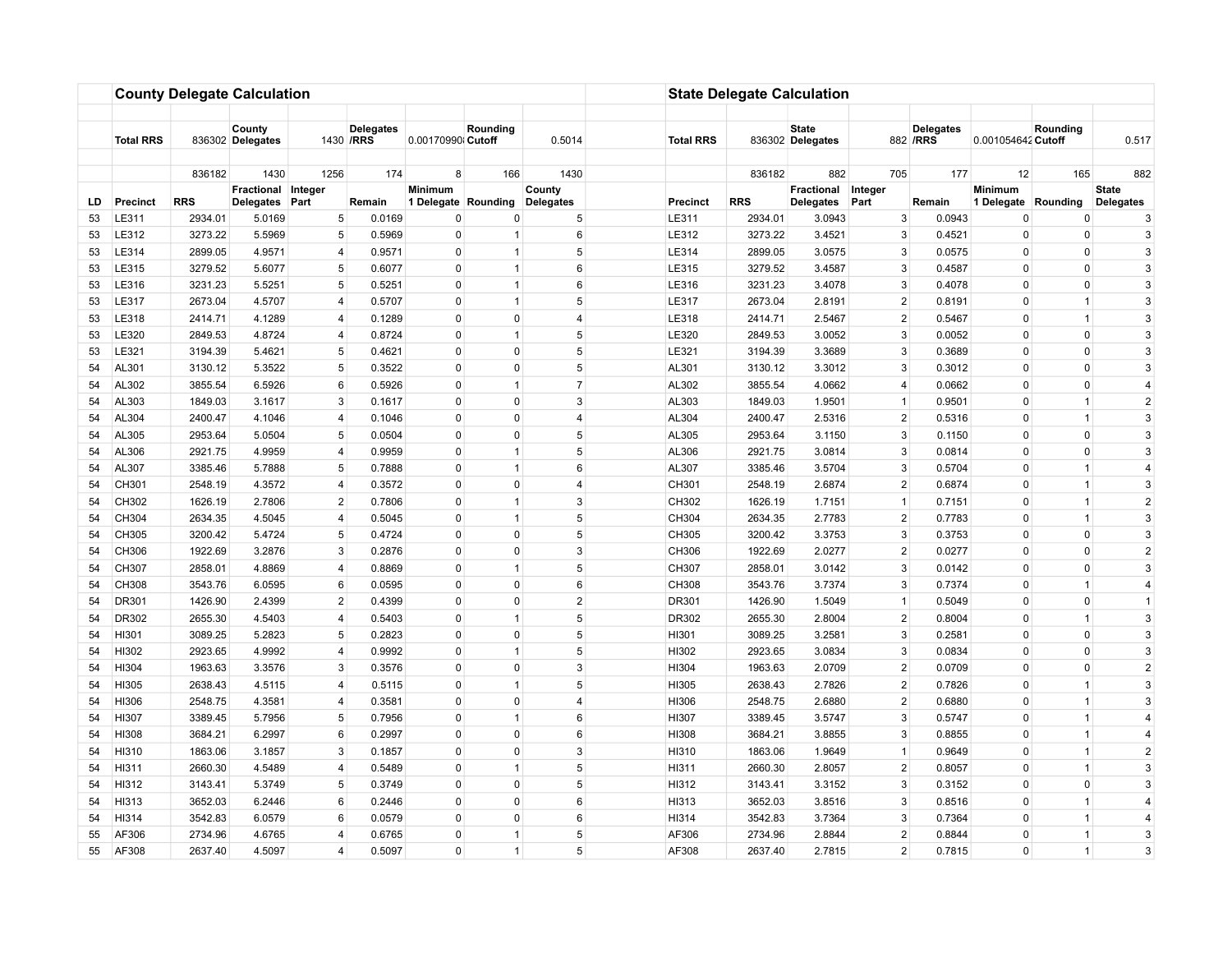|     |                  |            | <b>County Delegate Calculation</b> |                 |                                |                     |                |                |                         | <b>State Delegate Calculation</b> |                                  |                |                               |                     |                |                  |
|-----|------------------|------------|------------------------------------|-----------------|--------------------------------|---------------------|----------------|----------------|-------------------------|-----------------------------------|----------------------------------|----------------|-------------------------------|---------------------|----------------|------------------|
|     | <b>Total RRS</b> |            | County<br>836302 Delegates         |                 | <b>Delegates</b><br>1430 / RRS | 0.00170990 Cutoff   | Rounding       | 0.5014         | <b>Total RRS</b>        |                                   | <b>State</b><br>836302 Delegates |                | <b>Delegates</b><br>882 / RRS | 0.001054642 Cutoff  | Rounding       | 0.517            |
|     |                  |            |                                    |                 |                                |                     |                |                |                         |                                   |                                  |                |                               |                     |                |                  |
|     |                  | 836182     | 1430                               | 1256            | 174                            | 8                   | 166            | 1430           |                         | 836182                            | 882                              | 705            | 177                           | 12                  | 165            | 882              |
|     |                  |            | Fractional Integer                 |                 |                                | Minimum             |                | County         |                         |                                   | Fractional                       | Integer        |                               | Minimum             |                | <b>State</b>     |
| LD. | <b>Precinct</b>  | <b>RRS</b> | <b>Delegates</b>                   | Part            | Remain                         | 1 Delegate Rounding |                | Delegates      | <b>Precinct</b>         | <b>RRS</b>                        | Delegates                        | Part           | Remain                        | 1 Delegate Rounding |                | <b>Delegates</b> |
| 55  | AF310            | 2775.45    | 4.7458                             | 4               | 0.7458                         | 0                   |                |                | $\sqrt{5}$<br>AF310     | 2775.45                           | 2.9271                           | $\overline{2}$ | 0.9271                        | 0                   |                | 3                |
| 55  | AF311            | 1648.67    | 2.8191                             | $\overline{c}$  | 0.8191                         | $\mathbf 0$         | $\mathbf{1}$   |                | 3<br>AF311              | 1648.67                           | 1.7388                           | $\mathbf{1}$   | 0.7388                        | $\mathbf 0$         | $\overline{1}$ | $\overline{2}$   |
| 55  | AF312            | 3034.42    | 5.1886                             | 5               | 0.1886                         | $\Omega$            | $\Omega$       |                | 5<br>AF312              | 3034.42                           | 3.2002                           | 3              | 0.2002                        | $\Omega$            | $\mathbf 0$    | 3                |
| 55  | AF318            | 2232.91    | 3.8181                             | 3               | 0.8181                         | $\mathbf 0$         | $\mathbf{1}$   | $\overline{4}$ | AF318                   | 2232.91                           | 2.3549                           | $\overline{2}$ | 0.3549                        | 0                   | $\Omega$       | $\overline{2}$   |
| 55  | AF319            | 2495.25    | 4.2666                             | $\overline{4}$  | 0.2666                         | $\mathbf 0$         | $\Omega$       |                | AF319<br>4              | 2495.25                           | 2.6316                           | $\overline{2}$ | 0.6316                        | $\Omega$            | $\overline{1}$ | 3                |
| 55  | AF320            | 1618.64    | 2.7677                             | $\overline{2}$  | 0.7677                         | $\mathbf 0$         | $\mathbf{1}$   |                | AF320<br>3              | 1618.64                           | 1.7071                           | $\mathbf{1}$   | 0.7071                        | $\Omega$            | $\mathbf{1}$   | $\overline{2}$   |
| 55  | PG302            | 3305.59    | 5.6523                             | 5               | 0.6523                         | $\mathbf 0$         | $\mathbf{1}$   |                | 6<br>PG302              | 3305.59                           | 3.4862                           | 3              | 0.4862                        | 0                   | $\mathbf 0$    | $\mathbf{3}$     |
| 55  | PG303            | 3302.96    | 5.6478                             | 5               | 0.6478                         | $\Omega$            | $\mathbf{1}$   |                | 6<br>PG303              | 3302.96                           | 3.4834                           | 3              | 0.4834                        | 0                   | $\mathbf 0$    | 3                |
| 55  | PG304            | 2114.56    | 3.6157                             | 3               | 0.6157                         | $\mathbf 0$         | $\mathbf{1}$   | $\overline{4}$ | PG304                   | 2114.56                           | 2.2301                           | $\overline{2}$ | 0.2301                        | $\mathbf 0$         | $\mathbf 0$    | $\overline{2}$   |
| 55  | PG306            | 2705.69    | 4.6265                             | 4               | 0.6265                         | 0                   | $\mathbf{1}$   |                | 5<br>PG306              | 2705.69                           | 2.8535                           | $\overline{2}$ | 0.8535                        | $\Omega$            | $\mathbf{1}$   | 3                |
| 55  | PG307            | 1798.31    | 3.0749                             | 3               | 0.0749                         | $\mathbf 0$         | $\mathbf 0$    |                | 3<br>PG307              | 1798.31                           | 1.8966                           | $\mathbf{1}$   | 0.8966                        | $\Omega$            | $\mathbf{1}$   | $\overline{2}$   |
| 55  | PG308            | 2064.83    | 3.5307                             | 3               | 0.5307                         | $\mathbf 0$         | $\mathbf{1}$   |                | PG308<br>$\overline{4}$ | 2064.83                           | 2.1777                           | $\overline{2}$ | 0.1777                        | $\mathbf 0$         | $\mathbf 0$    | $\overline{2}$   |
| 55  | PG310            | 2047.69    | 3.5014                             | 3               | 0.5014                         | $\mathbf 0$         | $\mathbf 0$    |                | 3<br>PG310              | 2047.69                           | 2.1596                           | $\overline{2}$ | 0.1596                        | $\Omega$            | $\mathbf 0$    | $\sqrt{2}$       |
| 55  | PG311            | 2943.74    | 5.0335                             | $5\phantom{.0}$ | 0.0335                         | $\pmb{0}$           | $\mathbf 0$    |                | 5<br>PG311              | 2943.74                           | 3.1046                           | 3              | 0.1046                        | 0                   | $\mathbf 0$    | 3                |
| 55  | PG312            | 3767.39    | 6.4419                             | 6               | 0.4419                         | $\mathbf 0$         | $\Omega$       |                | 6<br>PG312              | 3767.39                           | 3.9732                           | 3              | 0.9732                        | $\Omega$            | $\overline{1}$ | $\overline{4}$   |
| 55  | PG313            | 2236.85    | 3.8248                             | 3               | 0.8248                         | $\mathbf 0$         | $\mathbf{1}$   | 4              | PG313                   | 2236.85                           | 2.3591                           | $\overline{2}$ | 0.3591                        | $\Omega$            | $\mathbf 0$    | $\sqrt{2}$       |
| 55  | PG314            | 2438.86    | 4.1702                             | $\overline{4}$  | 0.1702                         | $\mathbf 0$         | $\mathbf{0}$   |                | PG314<br>4              | 2438.86                           | 2.5721                           | $\overline{2}$ | 0.5721                        | $\Omega$            | $\mathbf{1}$   | 3                |
| 55  | PG316            | 2456.22    | 4.1999                             | $\overline{4}$  | 0.1999                         | $\Omega$            | $\Omega$       | $\overline{4}$ | PG316                   | 2456.22                           | 2.5904                           | $\overline{2}$ | 0.5904                        | $\Omega$            | $\mathbf{1}$   | 3                |
| 55  | PG317            | 2047.65    | 3.5013                             | 3               | 0.5013                         | $\mathbf 0$         | $\mathbf 0$    |                | 3<br>PG317              | 2047.65                           | 2.1595                           | $\overline{2}$ | 0.1595                        | $\mathbf 0$         | $\mathbf 0$    | $\overline{2}$   |
| 55  | PG318            | 1802.54    | 3.0822                             | 3               | 0.0822                         | $\mathbf 0$         | 0              |                | 3<br>PG318              | 1802.54                           | 1.9010                           | $\mathbf{1}$   | 0.9010                        | $\Omega$            | $\mathbf{1}$   | $\overline{2}$   |
| 55  | PG323            | 1635.40    | 2.7964                             | $\overline{2}$  | 0.7964                         | $\mathbf 0$         | $\mathbf{1}$   |                | 3<br>PG323              | 1635.40                           | 1.7248                           | $\mathbf{1}$   | 0.7248                        | $\Omega$            | $\mathbf{1}$   | $\overline{2}$   |
| 55  | PG324            | 2610.22    | 4.4632                             | 4               | 0.4632                         | $\mathbf 0$         | $\mathbf{0}$   |                | PG324<br>$\overline{4}$ | 2610.22                           | 2.7529                           | $\overline{2}$ | 0.7529                        | $\mathbf 0$         | $\mathbf{1}$   | $\mathbf{3}$     |
| 55  | PG325            | 2982.90    | 5.1005                             | 5               | 0.1005                         | $\mathbf 0$         | $\Omega$       |                | 5<br>PG325              | 2982.90                           | 3.1459                           | 3              | 0.1459                        | $\Omega$            | $\mathbf 0$    | 3                |
| 55  | PG326            | 2413.83    | 4.1274                             | $\overline{4}$  | 0.1274                         | $\pmb{0}$           | $\mathbf 0$    |                | 4<br>PG326              | 2413.83                           | 2.5457                           | $\overline{2}$ | 0.5457                        | 0                   | $\mathbf{1}$   | 3                |
| 56  | AF322            | 2676.91    | 4.5773                             | $\overline{4}$  | 0.5773                         | $\mathbf 0$         | $\overline{1}$ |                | 5<br>AF322              | 2676.91                           | 2.8232                           | $\overline{2}$ | 0.8232                        | $\Omega$            | $\mathbf{1}$   | 3                |
| 56  | AF323            | 1938.41    | 3.3145                             | 3               | 0.3145                         | $\pmb{0}$           | $\mathbf 0$    |                | 3<br>AF323              | 1938.41                           | 2.0443                           | $\overline{2}$ | 0.0443                        | $\mathbf 0$         | 0              | $\overline{2}$   |
| 56  | LI301            | 1506.48    | 2.5759                             | $\overline{2}$  | 0.5759                         | $\mathbf 0$         | $\mathbf{1}$   |                | 3<br>LI301              | 1506.48                           | 1.5888                           | $\mathbf{1}$   | 0.5888                        | $\mathbf 0$         | $\mathbf{1}$   | $\overline{2}$   |
| 56  | LI302            | 2664.09    | 4.5554                             | $\overline{4}$  | 0.5554                         | $\mathbf 0$         | $\mathbf{1}$   |                | 5 <sup>5</sup><br>LI302 | 2664.09                           | 2.8097                           | $\overline{2}$ | 0.8097                        | 0                   | $\mathbf{1}$   | 3                |
| 56  | LI304            | 2084.43    | 3.5642                             | 3               | 0.5642                         | $\mathbf 0$         | $\mathbf{1}$   | $\overline{4}$ | LI304                   | 2084.43                           | 2.1983                           | $\overline{2}$ | 0.1983                        | $\mathbf 0$         | $\mathbf 0$    | $\sqrt{2}$       |
| 56  | OR301            | 2544.64    | 4.3511                             | $\overline{4}$  | 0.3511                         | $\Omega$            | $\Omega$       | 4              | OR301                   | 2544.64                           | 2.6837                           | $\overline{2}$ | 0.6837                        | $\Omega$            | $\overline{1}$ | 3                |
| 56  | OR302            | 2927.71    | 5.0061                             | 5               | 0.0061                         | $\mathbf 0$         | $\mathbf{0}$   |                | OR302<br>5              | 2927.71                           | 3.0877                           | 3              | 0.0877                        | $\Omega$            | $\mathbf 0$    | 3                |
| 56  | OR308            | 2322.69    | 3.9716                             | 3               | 0.9716                         | $\mathbf 0$         | $\mathbf{1}$   |                | $\overline{4}$<br>OR308 | 2322.69                           | 2.4496                           | $\overline{2}$ | 0.4496                        | $\Omega$            | $\mathbf 0$    | $\overline{2}$   |
| 56  | OR309            | 2701.41    | 4.6192                             | $\overline{4}$  | 0.6192                         | $\Omega$            | $\mathbf{1}$   |                | 5<br>OR309              | 2701.41                           | 2.8490                           | $\overline{2}$ | 0.8490                        | 0                   | $\overline{1}$ | 3                |
| 56  | OR310            | 2328.01    | 3.9807                             | 3               | 0.9807                         | $\mathbf 0$         | $\mathbf{1}$   | $\overline{4}$ | OR310                   | 2328.01                           | 2.4552                           | $\overline{2}$ | 0.4552                        | 0                   | $\mathbf 0$    | $\overline{2}$   |
| 56  | OR311            | 2455.07    | 4.1979                             | 4               | 0.1979                         | $\mathbf 0$         | $\mathbf 0$    |                | OR311<br>4              | 2455.07                           | 2.5892                           | $\overline{2}$ | 0.5892                        | $\Omega$            | $\overline{1}$ | 3                |
| 56  | OR312            | 2917.56    | 4.9888                             | 4               | 0.9888                         | $\pmb{0}$           | $\mathbf{1}$   |                | 5 <sup>5</sup><br>OR312 | 2917.56                           | 3.0770                           | 3              | 0.0770                        | $\mathbf 0$         | 0              | 3                |
| 56  | OR314            | 2379.44    | 4.0686                             | $\overline{4}$  | 0.0686                         | $\mathbf 0$         | $\mathbf{0}$   |                | OR314<br>$\overline{4}$ | 2379.44                           | 2.5095                           | $\overline{2}$ | 0.5095                        | $\mathbf 0$         | $\mathbf 0$    | $\overline{2}$   |
| 56  | OR323            | 1992.65    | 3.4072                             | 3               | 0.4072                         | $\Omega$            | $\Omega$       |                | 3<br>OR323              | 1992.65                           | 2.1015                           | $\overline{2}$ | 0.1015                        | 0                   | $\mathbf 0$    | $\overline{2}$   |
| 56  | OR324            | 2184.11    | 3.7346                             | $\mathbf{3}$    | 0.7346                         | $\mathbf 0$         | $\mathbf{1}$   |                | OR324<br>4              | 2184.11                           | 2.3035                           | $\overline{2}$ | 0.3035                        | $\mathbf 0$         | $\mathbf 0$    | $\overline{2}$   |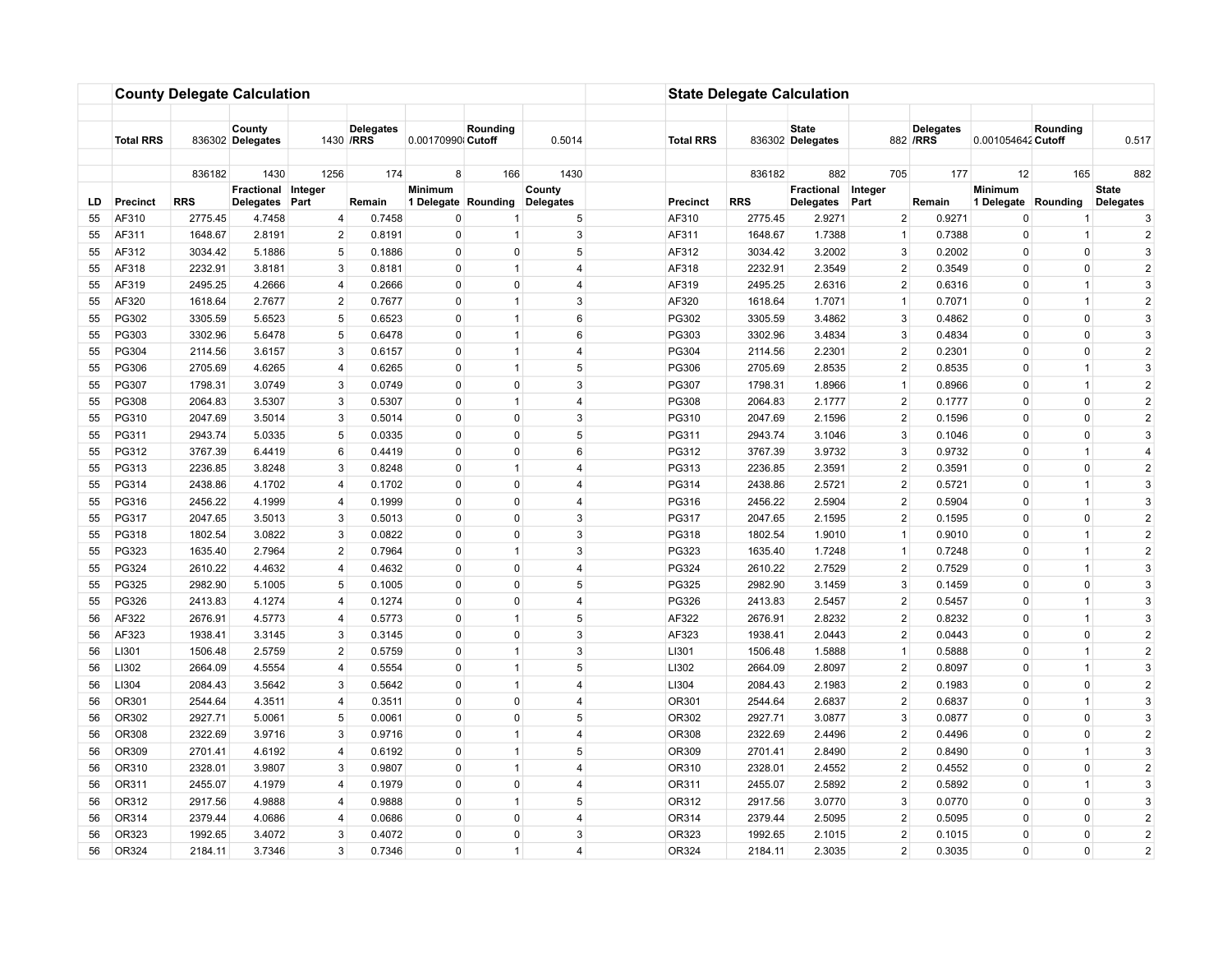|     |                  |            | <b>County Delegate Calculation</b> |                |                                |                   |                     |                |                          | <b>State Delegate Calculation</b> |                                  |                |                               |                     |                |                     |
|-----|------------------|------------|------------------------------------|----------------|--------------------------------|-------------------|---------------------|----------------|--------------------------|-----------------------------------|----------------------------------|----------------|-------------------------------|---------------------|----------------|---------------------|
|     |                  |            |                                    |                |                                |                   |                     |                |                          |                                   |                                  |                |                               |                     |                |                     |
|     | <b>Total RRS</b> |            | County<br>836302 Delegates         |                | <b>Delegates</b><br>1430 / RRS | 0.00170990 Cutoff | Rounding            | 0.5014         | <b>Total RRS</b>         |                                   | <b>State</b><br>836302 Delegates |                | <b>Delegates</b><br>882 / RRS | 0.001054642 Cutoff  | Rounding       | 0.517               |
|     |                  |            |                                    |                |                                |                   |                     |                |                          |                                   |                                  |                |                               |                     |                |                     |
|     |                  | 836182     | 1430<br>Fractional Integer         | 1256           | 174                            | 8<br>Minimum      | 166                 | 1430<br>County |                          | 836182                            | 882<br>Fractional                | 705<br>Integer | 177                           | 12<br>Minimum       | 165            | 882<br><b>State</b> |
| LD. | <b>Precinct</b>  | <b>RRS</b> | <b>Delegates</b>                   | Part           | Remain                         |                   | 1 Delegate Rounding | Delegates      | <b>Precinct</b>          | <b>RRS</b>                        | Delegates                        | Part           | Remain                        | 1 Delegate Rounding |                | <b>Delegates</b>    |
| 56  | OR326            | 1920.18    | 3.2833                             | 3              | 0.2833                         | 0                 | 0                   |                | 3<br>OR326               | 1920.18                           | 2.0251                           | $\overline{2}$ | 0.0251                        | 0                   | 0              | $\overline{2}$      |
| 56  | PG320            | 958.48     | 1.6389                             | $\mathbf{1}$   | 0.6389                         | $\mathbf 0$       | $\mathbf{1}$        |                | $\overline{2}$<br>PG320  | 958.48                            | 1.0109                           | $\mathbf{1}$   | 0.0109                        | $\mathbf 0$         | $\mathbf 0$    | $\overline{1}$      |
| 56  | PG321            | 3148.79    | 5.3841                             | 5              | 0.3841                         | $\Omega$          | $\Omega$            |                | 5<br>PG321               | 3148.79                           | 3.3208                           | 3              | 0.3208                        | $\Omega$            | $\Omega$       | 3                   |
| 56  | PG322            | 1757.92    | 3.0059                             | 3              | 0.0059                         | $\mathbf 0$       | $\Omega$            |                | 3<br>PG322               | 1757.92                           | 1.8540                           | $\mathbf{1}$   | 0.8540                        | 0                   | $\mathbf{1}$   | $\overline{2}$      |
| 56  | VI301            | 1070.69    | 1.8308                             | $\mathbf{1}$   | 0.8308                         | $\mathbf 0$       | $\overline{1}$      |                | $\overline{2}$<br>VI301  | 1070.69                           | 1.1292                           | $\mathbf{1}$   | 0.1292                        | $\Omega$            | $\mathbf 0$    | $\overline{1}$      |
| 56  | VI305            | 1463.97    | 2.5033                             | $\overline{2}$ | 0.5033                         | $\mathbf 0$       | $\mathbf{1}$        |                | 3<br>VI305               | 1463.97                           | 1.5440                           | $\mathbf{1}$   | 0.5440                        | $\Omega$            | $\mathbf{1}$   | $\overline{2}$      |
| 57  | OR327            | 2071.56    | 3.5422                             | 3              | 0.5422                         | $\mathbf 0$       | $\mathbf{1}$        |                | OR327<br>$\overline{4}$  | 2071.56                           | 2.1848                           | 2              | 0.1848                        | 0                   | $\mathbf 0$    | $\overline{2}$      |
| 57  | OR334            | 2005.29    | 3.4289                             | 3              | 0.4289                         | $\Omega$          | $\Omega$            |                | 3<br>OR334               | 2005.29                           | 2.1149                           | 2              | 0.1149                        | $\Omega$            | $\mathbf 0$    | $\overline{2}$      |
| 57  | OR335            | 2831.34    | 4.8413                             | $\overline{4}$ | 0.8413                         | $\mathbf 0$       | $\mathbf{1}$        |                | $5\overline{5}$<br>OR335 | 2831.34                           | 2.9861                           | $\overline{2}$ | 0.9861                        | $\mathbf 0$         | $\mathbf{1}$   | 3                   |
| 57  | OR336            | 2684.67    | 4.5905                             | 4              | 0.5905                         | $\mathbf 0$       | $\overline{1}$      |                | 5<br>OR336               | 2684.67                           | 2.8314                           | $\overline{2}$ | 0.8314                        | $\Omega$            | $\mathbf{1}$   | 3                   |
| 57  | OR337            | 1142.51    | 1.9536                             | $\mathbf{1}$   | 0.9536                         | $\mathbf 0$       | $\mathbf{1}$        |                | $\overline{2}$<br>OR337  | 1142.51                           | 1.2049                           | $\mathbf{1}$   | 0.2049                        | $\Omega$            | 0              | $\overline{1}$      |
| 57  | OR338            | 2571.28    | 4.3966                             | 4              | 0.3966                         | $\mathbf 0$       | $\mathbf{0}$        |                | OR338<br>$\overline{4}$  | 2571.28                           | 2.7118                           | $\overline{2}$ | 0.7118                        | $\mathbf 0$         | $\mathbf{1}$   | $\mathbf{3}$        |
| 57  | OR340            | 991.09     | 1.6947                             | $\mathbf{1}$   | 0.6947                         | $\mathbf 0$       | $\overline{1}$      |                | $\overline{2}$<br>OR340  | 991.09                            | 1.0452                           | $\mathbf{1}$   | 0.0452                        | $\Omega$            | $\mathbf 0$    | $\overline{1}$      |
| 57  | OR341            | 2649.40    | 4.5302                             | $\overline{4}$ | 0.5302                         | $\pmb{0}$         | $\mathbf{1}$        |                | $\overline{5}$<br>OR341  | 2649.40                           | 2.7942                           | $\overline{2}$ | 0.7942                        | 0                   | $\mathbf{1}$   | 3                   |
| 57  | OR342            | 1535.79    | 2.6261                             | $\overline{2}$ | 0.6261                         | $\mathbf 0$       | $\mathbf{1}$        |                | 3<br>OR342               | 1535.79                           | 1.6197                           | $\mathbf{1}$   | 0.6197                        | $\Omega$            | $\overline{1}$ | $\overline{2}$      |
| 57  | OR344            | 2946.45    | 5.0382                             | $\,$ 5 $\,$    | 0.0382                         | $\mathbf 0$       | 0                   |                | 5<br>OR344               | 2946.45                           | 3.1074                           | 3              | 0.1074                        | $\Omega$            | $\mathbf 0$    | 3                   |
| 57  | OR345            | 3036.80    | 5.1926                             | 5              | 0.1926                         | $\mathbf 0$       | $\mathbf 0$         |                | 5<br>OR345               | 3036.80                           | 3.2027                           | 3              | 0.2027                        | $\Omega$            | $\mathbf 0$    | 3                   |
| 57  | OR346            | 1994.59    | 3.4106                             | 3              | 0.4106                         | $\Omega$          | $\Omega$            |                | 3<br>OR346               | 1994.59                           | 2.1036                           | $\overline{2}$ | 0.1036                        | $\Omega$            | $\Omega$       | $\overline{2}$      |
| 57  | OR348            | 2199.81    | 3.7615                             | 3              | 0.7615                         | $\mathbf 0$       | $\mathbf{1}$        | 4              | OR348                    | 2199.81                           | 2.3200                           | $\overline{2}$ | 0.3200                        | $\mathbf 0$         | $\mathbf 0$    | $\overline{2}$      |
| 57  | OR349            | 2525.90    | 4.3191                             | 4              | 0.3191                         | $\mathbf 0$       | 0                   | 4              | OR349                    | 2525.90                           | 2.6639                           | $\overline{2}$ | 0.6639                        | $\Omega$            | $\overline{1}$ | 3                   |
| 57  | OR350            | 3256.90    | 5.5690                             | 5              | 0.5690                         | $\mathbf 0$       | $\mathbf{1}$        |                | 6<br>OR350               | 3256.90                           | 3.4349                           | 3              | 0.4349                        | $\Omega$            | 0              | $\mathbf{3}$        |
| 57  | OR352            | 1760.33    | 3.0100                             | 3              | 0.0100                         | $\mathbf 0$       | $\mathbf{0}$        |                | 3<br>OR352               | 1760.33                           | 1.8565                           | $\mathbf{1}$   | 0.8565                        | $\mathbf 0$         | $\mathbf{1}$   | $\overline{2}$      |
| 57  | OR361            | 1392.51    | 2.3811                             | $\overline{2}$ | 0.3811                         | $\mathbf 0$       | $\Omega$            |                | $\overline{2}$<br>OR361  | 1392.51                           | 1.4686                           | $\mathbf{1}$   | 0.4686                        | $\Omega$            | $\mathbf 0$    | $\overline{1}$      |
| 57  | OR362            | 2442.66    | 4.1767                             | $\overline{4}$ | 0.1767                         | $\pmb{0}$         | $\mathbf 0$         | $\overline{4}$ | OR362                    | 2442.66                           | 2.5761                           | $\overline{2}$ | 0.5761                        | $\mathbf 0$         | $\mathbf{1}$   | 3                   |
| 57  | OR363            | 952.85     | 1.6293                             | $\mathbf{1}$   | 0.6293                         | $\mathbf 0$       | $\overline{1}$      |                | $\overline{2}$<br>OR363  | 952.85                            | 1.0049                           | $\mathbf{1}$   | 0.0049                        | $\Omega$            | $\mathbf 0$    | $\overline{1}$      |
| 57  | VI302            | 1963.00    | 3.3566                             | 3              | 0.3566                         | $\pmb{0}$         | $\mathbf 0$         |                | 3<br>VI302               | 1963.00                           | 2.0703                           | $\overline{2}$ | 0.0703                        | $\mathbf 0$         | 0              | $\sqrt{2}$          |
| 57  | VI304            | 1851.15    | 3.1653                             | 3              | 0.1653                         | $\mathbf 0$       | $\mathbf{0}$        |                | 3<br>VI304               | 1851.15                           | 1.9523                           | $\mathbf{1}$   | 0.9523                        | $\mathbf 0$         | $\overline{1}$ | $\overline{2}$      |
| 57  | VI306            | 2169.81    | 3.7102                             | 3              | 0.7102                         | $\mathbf 0$       | $\mathbf{1}$        | $\overline{4}$ | VI306                    | 2169.81                           | 2.2884                           | $\overline{2}$ | 0.2884                        | 0                   | $\mathbf 0$    | $\overline{2}$      |
| 57  | VI307            | 1794.69    | 3.0688                             | 3              | 0.0688                         | $\mathbf 0$       | $\Omega$            |                | 3<br>VI307               | 1794.69                           | 1.8928                           | $\mathbf{1}$   | 0.8928                        | $\mathbf 0$         | $\mathbf{1}$   | $\overline{2}$      |
| 57  | VI308            | 2603.38    | 4.4515                             | $\overline{4}$ | 0.4515                         | $\Omega$          | $\Omega$            | 4              | <b>VI308</b>             | 2603.38                           | 2.7456                           | 2              | 0.7456                        | $\Omega$            | $\mathbf{1}$   | 3                   |
| 58  | LI305            | 2641.67    | 4.5170                             | $\overline{4}$ | 0.5170                         | $\mathbf 0$       | $\mathbf{1}$        |                | 5<br>LI305               | 2641.67                           | 2.7860                           | $\overline{2}$ | 0.7860                        | $\Omega$            | $\mathbf{1}$   | 3                   |
| 58  | LI306            | 3335.62    | 5.7036                             | 5              | 0.7036                         | $\mathbf 0$       | $\mathbf{1}$        |                | 6<br>LI306               | 3335.62                           | 3.5179                           | 3              | 0.5179                        | $\Omega$            | $\mathbf{1}$   | $\overline{4}$      |
| 58  | LI308            | 3325.04    | 5.6855                             | 5              | 0.6855                         | $\Omega$          | $\mathbf{1}$        |                | 6<br>LI308               | 3325.04                           | 3.5067                           | 3              | 0.5067                        | $\Omega$            | $\mathbf 0$    | 3                   |
| 58  | LI309            | 3844.24    | 6.5733                             | 6              | 0.5733                         | $\mathbf 0$       | $\mathbf{1}$        | $\overline{7}$ | LI309                    | 3844.24                           | 4.0543                           | $\overline{4}$ | 0.0543                        | 0                   | $\mathbf 0$    | $\overline{4}$      |
| 58  | LI310            | 1424.72    | 2.4361                             | $\overline{2}$ | 0.4361                         | $\mathbf 0$       | $\mathbf 0$         |                | $\overline{2}$<br>LI310  | 1424.72                           | 1.5026                           | $\mathbf{1}$   | 0.5026                        | $\Omega$            | $\mathbf 0$    | $\overline{1}$      |
| 58  | OR304            | 2638.52    | 4.5116                             | $\overline{4}$ | 0.5116                         | $\pmb{0}$         | $\mathbf{1}$        |                | 5 <sup>5</sup><br>OR304  | 2638.52                           | 2.7827                           | $\overline{2}$ | 0.7827                        | $\mathbf 0$         | $\mathbf{1}$   | 3                   |
| 58  | OR305            | 2890.16    | 4.9419                             | $\overline{4}$ | 0.9419                         | $\mathbf 0$       | $\mathbf{1}$        |                | 5<br>OR305               | 2890.16                           | 3.0481                           | 3              | 0.0481                        | $\mathbf 0$         | $\mathbf 0$    | $\mathbf{3}$        |
| 58  | OR306            | 2812.46    | 4.8091                             | $\overline{4}$ | 0.8091                         | $\Omega$          | $\overline{1}$      |                | 5<br>OR306               | 2812.46                           | 2.9661                           | $\overline{2}$ | 0.9661                        | $\Omega$            | $\mathbf{1}$   | 3                   |
| 58  | OR316            | 2496.83    | 4.2694                             | $\overline{4}$ | 0.2694                         | $\mathbf 0$       | $\mathbf 0$         |                | OR316<br>4               | 2496.83                           | 2.6333                           | $\overline{2}$ | 0.6333                        | $\mathbf 0$         | $\mathbf{1}$   | 3                   |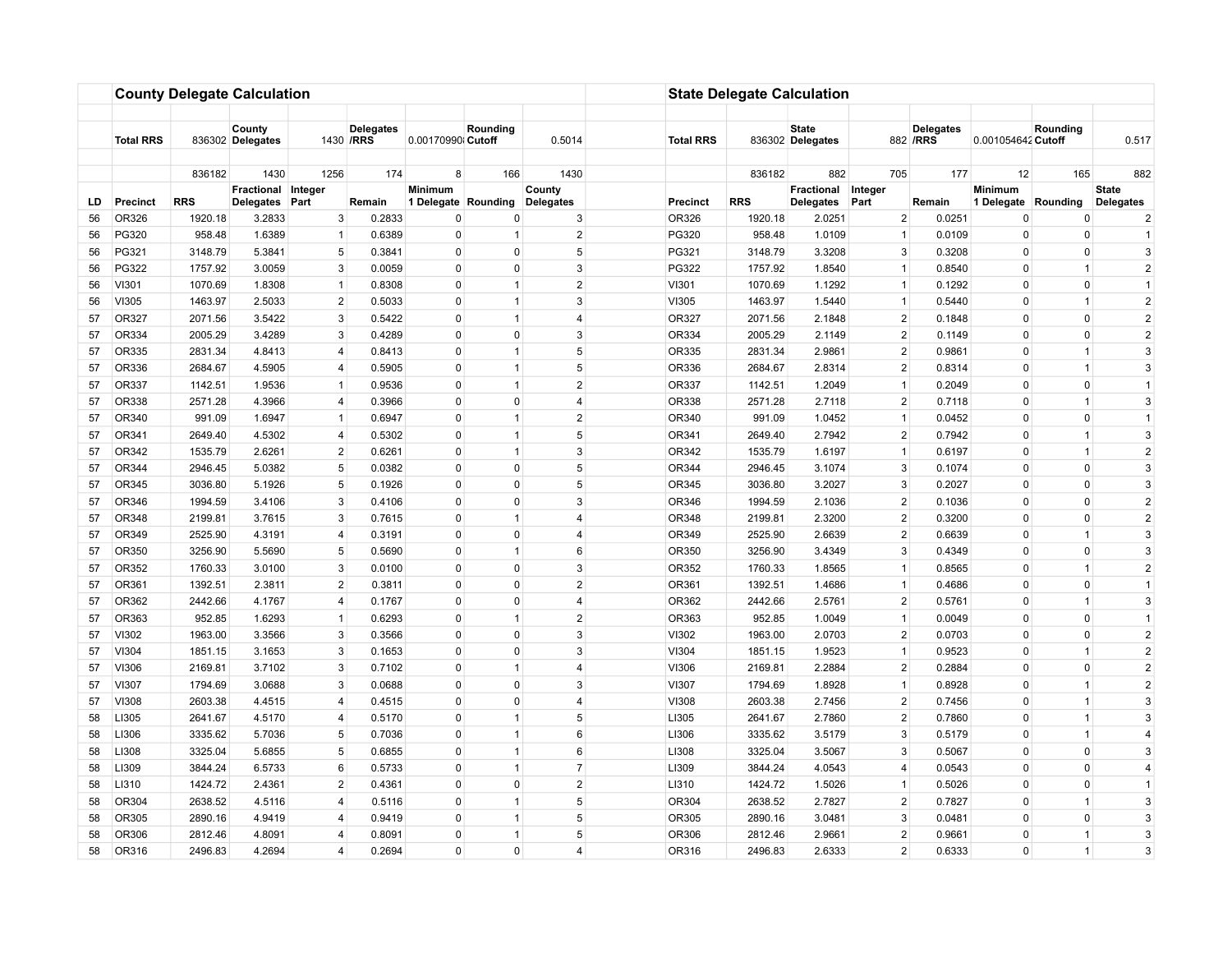|          |                  |                    | <b>County Delegate Calculation</b> |                   |                                |                          |                              |                     |                  | <b>State Delegate Calculation</b> |                                  |                               |                               |                     |                  |                              |
|----------|------------------|--------------------|------------------------------------|-------------------|--------------------------------|--------------------------|------------------------------|---------------------|------------------|-----------------------------------|----------------------------------|-------------------------------|-------------------------------|---------------------|------------------|------------------------------|
|          |                  |                    |                                    |                   |                                |                          |                              |                     |                  |                                   |                                  |                               |                               |                     |                  |                              |
|          | <b>Total RRS</b> |                    | County<br>836302 Delegates         |                   | <b>Delegates</b><br>1430 / RRS | 0.00170990 Cutoff        | Rounding                     | 0.5014              | <b>Total RRS</b> |                                   | <b>State</b><br>836302 Delegates |                               | <b>Delegates</b><br>882 / RRS | 0.001054642 Cutoff  | Rounding         | 0.517                        |
|          |                  | 836182             | 1430                               | 1256              | 174                            | 8                        | 166                          | 1430                |                  | 836182                            | 882                              | 705                           | 177                           | 12                  | 165              | 882                          |
|          |                  |                    | Fractional Integer                 |                   |                                | Minimum                  |                              | County              |                  |                                   | Fractional                       | Integer                       |                               | <b>Minimum</b>      |                  | <b>State</b>                 |
| LD       | <b>Precinct</b>  | <b>RRS</b>         | <b>Delegates</b>                   | Part              | Remain                         | 1 Delegate Rounding      |                              | Delegates           | <b>Precinct</b>  | <b>RRS</b>                        | <b>Delegates</b>                 | Part                          | Remain                        | 1 Delegate Rounding |                  | <b>Delegates</b>             |
| 58       | OR317            | 2630.90            | 4.4986                             | $\overline{4}$    | 0.4986                         | 0                        | 0                            | 4                   | OR317            | 2630.90                           | 2.7747                           | $\overline{2}$                | 0.7747                        | $\mathbf 0$         |                  | 3                            |
| 58       | OR318            | 3214.42            | 5.4964                             | 5                 | 0.4964                         | $\pmb{0}$                | $\mathbf 0$                  | 5                   | OR318            | 3214.42                           | 3.3901                           | 3                             | 0.3901                        | 0                   | 0                | 3                            |
| 58       | OR320            | 2139.07            | 3.6576                             | 3                 | 0.6576                         | $\mathbf 0$              | $\mathbf{1}$                 | 4                   | OR320            | 2139.07                           | 2.2560                           | $\overline{2}$                | 0.2560                        | $\Omega$            | $\mathbf 0$      | $\overline{2}$               |
| 58       | OR321            | 2483.93            | 4.2473                             | $\overline{4}$    | 0.2473                         | $\mathbf 0$              | $\mathbf 0$                  | $\overline{4}$      | OR321            | 2483.93                           | 2.6197                           | $\overline{2}$                | 0.6197                        | $\mathbf 0$         | $\mathbf{1}$     | $\mathbf{3}$                 |
| 58       | OR322            | 1895.49            | 3.2411                             | 3                 | 0.2411                         | $\mathbf 0$              | $\mathbf 0$                  | 3                   | OR322            | 1895.49                           | 1.9991                           | $\mathbf{1}$                  | 0.9991                        | 0                   | $\overline{1}$   | $\overline{2}$               |
| 58       | OR328            | 1658.02            | 2.8351                             | $\overline{2}$    | 0.8351                         | $\pmb{0}$                | $\mathbf{1}$                 | 3                   | OR328            | 1658.02                           | 1.7486                           | $\mathbf{1}$                  | 0.7486                        | $\Omega$            | $\mathbf{1}$     | $\sqrt{2}$                   |
| 58       | OR329            | 1823.10            | 3.1173                             | 3                 | 0.1173                         | $\pmb{0}$                | $\mathbf 0$                  | 3                   | OR329            | 1823.10                           | 1.9227                           | $\mathbf{1}$                  | 0.9227                        | 0                   | $\mathbf{1}$     | $\overline{2}$               |
| 58       | OR330            | 2205.27            | 3.7708                             | 3                 | 0.7708                         | $\mathbf 0$              | $\overline{1}$               | 4                   | OR330            | 2205.27                           | 2.3258                           | $\overline{2}$                | 0.3258                        | $\Omega$            | $\mathbf 0$      | $\overline{2}$               |
| 58       | OR332            | 2794.88            | 4.7790                             | $\overline{4}$    | 0.7790                         | $\Omega$                 | $\mathbf{1}$                 | 5 <sup>1</sup>      | OR332            | 2794.88                           | 2.9476                           | $\overline{2}$                | 0.9476                        | $\Omega$            | $\mathbf{1}$     | $\mathbf{3}$                 |
| 58       | OR333            | 2560.67            | 4.3785                             | $\overline{4}$    | 0.3785                         | $\mathbf 0$              | $\mathbf 0$                  | 4                   | OR333            | 2560.67                           | 2.7006                           | $\overline{2}$                | 0.7006                        | $\Omega$            | $\overline{1}$   | 3                            |
| 58       | PR302            | 1692.85            | 2.8946                             | $2^{\circ}$       | 0.8946                         | $\Omega$                 | $\mathbf{1}$                 | 3                   | PR302            | 1692.85                           | 1.7854                           | $\mathbf{1}$                  | 0.7854                        | $\Omega$            | $\mathbf{1}$     | $\overline{2}$               |
| 58       | PR304            | 942.94             | 1.6123                             | $\mathbf{1}$<br>3 | 0.6123                         | $\pmb{0}$<br>$\mathbf 0$ | $\mathbf{1}$<br>$\mathbf{1}$ | $\overline{2}$<br>4 | PR304            | 942.94                            | 0.9945                           | $\mathbf 0$<br>$\overline{2}$ | 0.9945                        | $\overline{1}$      | 0<br>$\mathbf 0$ | $\overline{1}$               |
| 58       | PR305            | 2117.27            | 3.6203                             | $\mathbf{1}$      | 0.6203                         | $\Omega$                 | $\mathbf{1}$                 | $\overline{2}$      | PR305            | 2117.27                           | 2.2330                           | $\mathbf{1}$                  | 0.2330                        | 0<br>0              | $\Omega$         | $\sqrt{2}$<br>$\overline{1}$ |
| 58<br>58 | PR306<br>PR307   | 1108.85<br>2926.34 | 1.8960<br>5.0038                   | 5                 | 0.8960<br>0.0038               | $\mathbf 0$              | $\Omega$                     | 5                   | PR306<br>PR307   | 1108.85<br>2926.34                | 1.1694<br>3.0862                 | 3                             | 0.1694<br>0.0862              | 0                   | $\mathbf 0$      | 3                            |
| 58       | PR308            | 2319.35            | 3.9659                             | 3                 | 0.9659                         | $\mathbf 0$              | $\mathbf{1}$                 | $\overline{4}$      | PR308            | 2319.35                           | 2.4461                           | $\overline{2}$                | 0.4461                        | $\Omega$            | $\mathbf 0$      | $\overline{2}$               |
| 58       | PR310            | 2613.28            | 4.4685                             | $\overline{4}$    | 0.4685                         | $\mathbf 0$              | $\mathbf{0}$                 | $\overline{4}$      | PR310            | 2613.28                           | 2.7561                           | $\overline{2}$                | 0.7561                        | $\mathbf 0$         | $\mathbf{1}$     | 3                            |
| 58       | PR311            | 1946.12            | 3.3277                             | 3                 | 0.3277                         | $\mathbf 0$              | $\mathbf{0}$                 | 3                   | PR311            | 1946.12                           | 2.0525                           | $\overline{2}$                | 0.0525                        | $\Omega$            | $\mathbf 0$      | $\overline{2}$               |
| 58       | PR312            | 2017.78            | 3.4502                             | 3                 | 0.4502                         | $\Omega$                 | $\Omega$                     | 3                   | PR312            | 2017.78                           | 2.1280                           | $\overline{2}$                | 0.1280                        | 0                   | $\Omega$         | $\overline{2}$               |
| 58       | PR313            | 2243.41            | 3.8360                             | 3                 | 0.8360                         | $\mathbf 0$              | $\overline{1}$               | 4                   | PR313            | 2243.41                           | 2.3660                           | $\overline{2}$                | 0.3660                        | 0                   | $\mathbf 0$      | $\overline{2}$               |
| 58       | PR314            | 2346.82            | 4.0129                             | $\overline{4}$    | 0.0129                         | $\mathbf 0$              | 0                            | 4                   | PR314            | 2346.82                           | 2.4751                           | 2                             | 0.4751                        | $\Omega$            | $\mathbf 0$      | $\overline{2}$               |
| 60       | PR315            | 2321.17            | 3.9690                             | 3                 | 0.9690                         | $\mathbf 0$              | $\mathbf{1}$                 | $\overline{4}$      | PR315            | 2321.17                           | 2.4480                           | $\overline{2}$                | 0.4480                        | 0                   | 0                | $\overline{2}$               |
| 60       | PR316            | 1307.40            | 2.2355                             | $\overline{2}$    | 0.2355                         | $\mathbf 0$              | $\mathbf{0}$                 | $\overline{2}$      | PR316            | 1307.40                           | 1.3788                           | $\mathbf{1}$                  | 0.3788                        | $\Omega$            | $\mathbf 0$      | $\overline{1}$               |
| 60       | PR318            | 2479.81            | 4.2402                             | $\overline{4}$    | 0.2402                         | $\mathbf 0$              | $\mathbf 0$                  | $\overline{4}$      | PR318            | 2479.81                           | 2.6153                           | $\overline{2}$                | 0.6153                        | $\Omega$            | $\overline{1}$   | 3                            |
| 60       | PR319            | 5339.16            | 9.1295                             | 9                 | 0.1295                         | $\mathbf 0$              | $\mathbf 0$                  | 9                   | PR319            | 5339.16                           | 5.6309                           | 5                             | 0.6309                        | $\Omega$            | $\overline{1}$   | 6                            |
| 60       | PR320            | 1700.02            | 2.9069                             | $\overline{2}$    | 0.9069                         | $\mathbf 0$              | $\mathbf{1}$                 | 3                   | PR320            | 1700.02                           | 1.7929                           | $\mathbf{1}$                  | 0.7929                        | $\Omega$            | $\mathbf{1}$     | $\overline{2}$               |
| 60       | PR321            | 1593.95            | 2.7255                             | $\overline{2}$    | 0.7255                         | $\mathbf 0$              | $\mathbf{1}$                 | 3                   | PR321            | 1593.95                           | 1.6810                           | $\mathbf{1}$                  | 0.6810                        | $\Omega$            | $\mathbf{1}$     | $\overline{2}$               |
| 60       | PR333            | 1253.68            | 2.1437                             | $\overline{2}$    | 0.1437                         | $\mathbf 0$              | $\mathbf 0$                  | $\overline{2}$      | PR333            | 1253.68                           | 1.3222                           | $\mathbf{1}$                  | 0.3222                        | $\Omega$            | $\mathbf 0$      | $\overline{1}$               |
| 60       | PR334            | 1314.39            | 2.2475                             | $\overline{2}$    | 0.2475                         | $\mathbf 0$              | $\mathbf 0$                  | $\overline{2}$      | PR334            | 1314.39                           | 1.3862                           | $\mathbf{1}$                  | 0.3862                        | $\Omega$            | $\mathbf 0$      | $\overline{1}$               |
| 60       | PR335            | 1370.89            | 2.3441                             | $\overline{2}$    | 0.3441                         | $\mathbf 0$              | $\mathbf 0$                  | $\overline{2}$      | PR335            | 1370.89                           | 1.4458                           | $\mathbf{1}$                  | 0.4458                        | $\Omega$            | $\mathbf 0$      | $\overline{1}$               |
| 60       | PR336            | 1768.39            | 3.0238                             | 3                 | 0.0238                         | $\mathbf 0$              | $\mathbf 0$                  | 3                   | PR336            | 1768.39                           | 1.8650                           | $\mathbf{1}$                  | 0.8650                        | $\Omega$            | $\mathbf{1}$     | $\overline{2}$               |
| 60       | PR338            | 1430.07            | 2.4453                             | $\overline{2}$    | 0.4453                         | $\pmb{0}$                | $\mathbf 0$                  | $\overline{2}$      | PR338            | 1430.07                           | 1.5082                           | $\mathbf{1}$                  | 0.5082                        | $\Omega$            | 0                | $\overline{1}$               |
| 60       | PR339            | 1735.13            | 2.9669                             | $\overline{2}$    | 0.9669                         | $\mathbf 0$              | $\overline{1}$               | 3                   | PR339            | 1735.13                           | 1.8299                           | $\mathbf{1}$                  | 0.8299                        | $\mathbf 0$         | $\mathbf{1}$     | $\overline{2}$               |
| 60       | PR340            | 1664.91            | 2.8468                             | $\overline{2}$    | 0.8468                         | $\mathbf 0$              | $\mathbf{1}$                 | 3                   | PR340            | 1664.91                           | 1.7559                           | $\mathbf{1}$                  | 0.7559                        | $\Omega$            | $\overline{1}$   | $\overline{2}$               |
| 60       | PR341            | 1062.60            | 1.8169                             | $\mathbf{1}$      | 0.8169                         | $\pmb{0}$                | $\overline{1}$               | $\overline{2}$      | PR341            | 1062.60                           | 1.1207                           | $\mathbf{1}$                  | 0.1207                        | 0                   | 0                | $\overline{1}$               |
| 61       | OR353            | 1454.75            | 2.4875                             | $2^{\circ}$       | 0.4875                         | $\mathbf 0$              | $\mathbf 0$                  | $\overline{2}$      | OR353            | 1454.75                           | 1.5342                           | $\mathbf{1}$                  | 0.5342                        | $\Omega$            | $\mathbf{1}$     | $\sqrt{2}$                   |
| 61       | OR354            | 1555.11            | 2.6591                             | $\overline{c}$    | 0.6591                         | $\Omega$                 | $\mathbf{1}$                 | 3                   | OR354            | 1555.11                           | 1.6401                           | $\mathbf{1}$                  | 0.6401                        | $\Omega$            | $\mathbf{1}$     | $\sqrt{2}$                   |
| 61       | OR356            | 2152.14            | 3.6800                             | 3                 | 0.6800                         | $\Omega$                 | $\overline{1}$               | 4                   | OR356            | 2152.14                           | 2.2697                           | $\overline{2}$                | 0.2697                        | $\Omega$            | 0                | $\overline{2}$               |
| 61       | OR357            | 2577.55            | 4.4074                             | $\overline{4}$    | 0.4074                         | $\Omega$                 | $\Omega$                     | 4                   | OR357            | 2577.55                           | 2.7184                           | $\overline{2}$                | 0.7184                        | $\Omega$            | $\mathbf{1}$     | 3                            |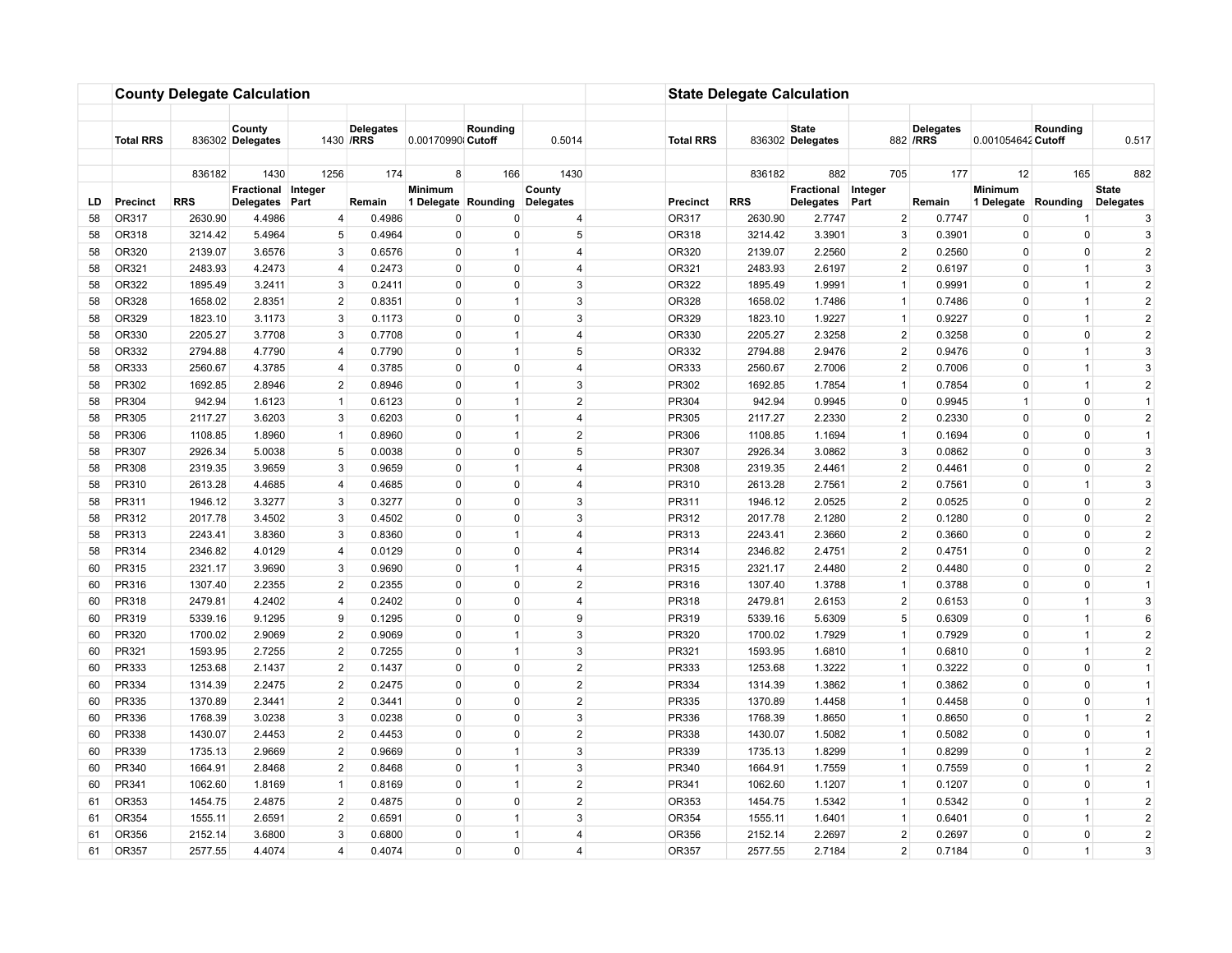|          |                  |                    | <b>County Delegate Calculation</b> |                                  |                                |                         |                          |                     |                  | <b>State Delegate Calculation</b> |                                  |                                  |                               |                                     |                             |                                  |
|----------|------------------|--------------------|------------------------------------|----------------------------------|--------------------------------|-------------------------|--------------------------|---------------------|------------------|-----------------------------------|----------------------------------|----------------------------------|-------------------------------|-------------------------------------|-----------------------------|----------------------------------|
|          |                  |                    |                                    |                                  |                                |                         |                          |                     |                  |                                   |                                  |                                  |                               |                                     |                             |                                  |
|          | <b>Total RRS</b> |                    | County<br>836302 Delegates         |                                  | <b>Delegates</b><br>1430 / RRS | 0.00170990 Cutoff       | Rounding                 | 0.5014              | <b>Total RRS</b> |                                   | <b>State</b><br>836302 Delegates |                                  | <b>Delegates</b><br>882 / RRS | 0.001054642 Cutoff                  | Rounding                    | 0.517                            |
|          |                  |                    |                                    |                                  |                                |                         |                          |                     |                  |                                   |                                  |                                  |                               |                                     |                             |                                  |
|          |                  | 836182             | 1430<br>Fractional Integer         | 1256                             | 174                            | 8<br>Minimum            | 166                      | 1430<br>County      |                  | 836182                            | 882<br>Fractional                | 705<br>Integer                   | 177                           | 12<br><b>Minimum</b>                | 165                         | 882<br><b>State</b>              |
| LD       | <b>Precinct</b>  | <b>RRS</b>         | <b>Delegates</b>                   | Part                             | Remain                         | 1 Delegate Rounding     |                          | Delegates           | <b>Precinct</b>  | <b>RRS</b>                        | <b>Delegates</b>                 | Part                             | Remain                        | 1 Delegate Rounding                 |                             | <b>Delegates</b>                 |
| 61       | OR358            | 2038.57            | 3.4858                             | 3                                | 0.4858                         | 0                       | 0                        | $\mathbf{3}$        | OR358            | 2038.57                           | 2.1500                           | $\overline{2}$                   | 0.1500                        | 0                                   | 0                           | $\overline{a}$                   |
| 61       | OR359            | 1616.55            | 2.7641                             | $\overline{2}$                   | 0.7641                         | $\pmb{0}$               | $\mathbf{1}$             | $\mathbf{3}$        | OR359            | 1616.55                           | 1.7049                           | $\mathbf{1}$                     | 0.7049                        | 0                                   | $\mathbf{1}$                | $\overline{2}$                   |
| 61       | OR360            | 1354.99            | 2.3169                             | $\overline{2}$                   | 0.3169                         | $\mathbf 0$             | $\mathbf 0$              | $\overline{2}$      | OR360            | 1354.99                           | 1.4290                           | $\mathbf{1}$                     | 0.4290                        | $\Omega$                            | $\mathbf 0$                 | $\overline{1}$                   |
| 61       | PR322            | 1384.00            | 2.3665                             | $\overline{2}$                   | 0.3665                         | $\Omega$                | $\Omega$                 | $\overline{2}$      | PR322            | 1384.00                           | 1.4596                           | $\mathbf{1}$                     | 0.4596                        | 0                                   | $\Omega$                    | $\overline{1}$                   |
| 61       | PR324            | 3004.89            | 5.1381                             | 5                                | 0.1381                         | $\Omega$                | $\Omega$                 | 5                   | PR324            | 3004.89                           | 3.1691                           | 3                                | 0.1691                        | $\Omega$                            | $\Omega$                    | 3                                |
| 61       | PR325            | 2035.44            | 3.4804                             | 3                                | 0.4804                         | 0                       | $\Omega$                 | 3                   | PR325            | 2035.44                           | 2.1467                           | $\overline{2}$                   | 0.1467                        | $\Omega$                            | 0                           | $\sqrt{2}$                       |
| 61       | PR326            | 2535.66            | 4.3357                             | $\overline{4}$                   | 0.3357                         | $\mathbf 0$             | $\mathbf{0}$             | $\overline{4}$      | PR326            | 2535.66                           | 2.6742                           | $\overline{2}$                   | 0.6742                        | $\mathbf 0$                         | $\mathbf{1}$                | 3                                |
| 61       | PR327            | 2330.22            | 3.9845                             | 3                                | 0.9845                         | $\Omega$                | $\mathbf{1}$             | $\overline{4}$      | PR327            | 2330.22                           | 2.4575                           | $\overline{2}$                   | 0.4575                        | $\Omega$                            | $\mathbf 0$                 | $\overline{2}$                   |
| 61       | PR328            | 2560.77            | 4.3787                             | $\overline{4}$                   | 0.3787                         | $\mathbf 0$             | $\Omega$                 | $\overline{4}$      | PR328            | 2560.77                           | 2.7007                           | $\overline{2}$                   | 0.7007                        | 0                                   | $\mathbf{1}$                | 3                                |
| 61       | PR329            | 2881.26            | 4.9267                             | $\overline{4}$                   | 0.9267                         | $\mathbf 0$             | $\mathbf{1}$             | 5                   | PR329            | 2881.26                           | 3.0387                           | 3                                | 0.0387                        | $\Omega$                            | $\mathbf 0$                 | 3                                |
| 61       | PR330            | 1891.32            | 3.2340                             | 3                                | 0.2340                         | $\mathbf 0$             | $\Omega$                 | 3                   | PR330            | 1891.32                           | 1.9947                           | $\mathbf{1}$                     | 0.9947                        | $\Omega$                            | $\mathbf{1}$                | $\overline{2}$                   |
| 61       | PR331            | 1779.07            | 3.0420                             | 3                                | 0.0420                         | $\mathbf 0$             | $\mathbf{0}$             | 3                   | PR331            | 1779.07                           | 1.8763                           | $\mathbf{1}$                     | 0.8763                        | 0                                   | $\mathbf{1}$                | $\overline{2}$                   |
| 61       | PR332            | 2168.53            | 3.7080                             | 3                                | 0.7080                         | $\mathbf 0$             | $\overline{1}$           | 4                   | PR332            | 2168.53                           | 2.2870                           | $\overline{2}$                   | 0.2870                        | $\Omega$                            | $\mathbf 0$                 | $\overline{2}$                   |
| 61       | PR345            | 1108.89            | 1.8961                             | $\mathbf{1}$                     | 0.8961                         | $\mathbf 0$             | $\mathbf{1}$             | $\overline{2}$      | PR345            | 1108.89                           | 1.1695                           | $\mathbf{1}$                     | 0.1695                        | $\mathbf 0$                         | $\mathbf 0$                 | $\overline{1}$                   |
| 61       | PR346            | 1202.27            | 2.0558                             | $\overline{2}$                   | 0.0558                         | $\mathbf 0$             | $\mathbf 0$              | $\overline{2}$      | PR346            | 1202.27                           | 1.2680                           | $\overline{1}$                   | 0.2680                        | $\mathbf 0$                         | $\mathbf 0$                 | $\overline{1}$                   |
| 61       | PR348            | 2079.71            | 3.5561                             | 3                                | 0.5561                         | $\mathbf 0$             | $\mathbf{1}$             | $\overline{4}$      | PR348            | 2079.71                           | 2.1934                           | $\overline{2}$                   | 0.1934                        | $\Omega$                            | $\mathbf 0$                 | $\overline{2}$                   |
| 61       | PR349            | 1435.64            | 2.4548                             | $\overline{2}$                   | 0.4548                         | $\mathbf 0$             | $\mathbf{0}$             | $\overline{2}$      | PR349            | 1435.64                           | 1.5141                           | $\mathbf{1}$                     | 0.5141                        | $\mathbf 0$                         | $\mathbf 0$                 | $\overline{1}$                   |
| 61       | PR350            | 1604.49            | 2.7435                             | 2                                | 0.7435                         | $\mathbf 0$             | $\overline{1}$           | 3                   | PR350            | 1604.49                           | 1.6922                           | $\mathbf{1}$                     | 0.6922                        | $\Omega$                            | $\mathbf{1}$                | $\overline{2}$                   |
| 61       | PR352            | 1676.79            | 2.8672                             | $\overline{2}$                   | 0.8672                         | $\pmb{0}$               | $\mathbf{1}$             | 3                   | PR352            | 1676.79                           | 1.7684                           | $\mathbf{1}$                     | 0.7684                        | $\mathbf 0$                         | $\overline{1}$              | $\overline{2}$                   |
| 62       | PR342            | 1354.67            | 2.3164                             | $\overline{2}$                   | 0.3164                         | $\mathbf 0$             | $\mathbf 0$              | $\overline{2}$      | PR342            | 1354.67                           | 1.4287                           | $\mathbf{1}$                     | 0.4287                        | $\Omega$                            | $\mathbf 0$                 | $\overline{1}$                   |
| 62       | PR343            | 2188.74            | 3.7425                             | 3                                | 0.7425                         | $\pmb{0}$               | $\mathbf{1}$             | $\overline{4}$      | PR343            | 2188.74                           | 2.3083                           | $\overline{2}$                   | 0.3083                        | $\Omega$                            | 0                           | $\sqrt{2}$                       |
| 62       | PR353            | 1649.58            | 2.8206                             | $\overline{2}$                   | 0.8206                         | $\pmb{0}$               | $\mathbf{1}$             | 3                   | PR353            | 1649.58                           | 1.7397                           | $\mathbf{1}$                     | 0.7397                        | 0                                   | $\mathbf{1}$                | $\sqrt{2}$                       |
| 62       | PR354            | 1354.46            | 2.3160                             | $\overline{2}$                   | 0.3160                         | $\Omega$                | $\Omega$                 | $\overline{2}$      | PR354            | 1354.46                           | 1.4285                           | $\mathbf{1}$                     | 0.4285                        | $\Omega$                            | $\Omega$                    | $\overline{1}$                   |
| 62       | PR355            | 2097.91            | 3.5872                             | 3                                | 0.5872                         | $\mathbf 0$             | $\mathbf{1}$             | $\overline{4}$      | PR355            | 2097.91                           | 2.2125                           | $\overline{2}$                   | 0.2125                        | 0                                   | $\Omega$                    | $\overline{2}$                   |
| 62       | PR358            | 877.45             | 1.5004                             | $\mathbf{1}$                     | 0.5004                         | $\mathbf 0$             | $\Omega$                 | 1                   | PR358            | 877.45                            | 0.9254                           | $\Omega$                         | 0.9254                        | $\overline{\mathbf{1}}$<br>$\Omega$ | $\mathbf 0$                 | $\overline{1}$<br>$\overline{1}$ |
| 62       | PR359            | 1013.25            | 1.7326                             | 1                                | 0.7326                         | $\mathbf 0$             | $\mathbf{1}$             | $\overline{2}$<br>5 | PR359            | 1013.25                           | 1.0686                           | $\mathbf{1}$                     | 0.0686                        |                                     | $\mathbf 0$                 | 3                                |
| 62       | PR360            | 2738.32            | 4.6823                             | $\overline{4}$<br>$\overline{4}$ | 0.6823                         | $\mathbf 0$<br>$\Omega$ | $\mathbf{1}$<br>$\Omega$ | 4                   | PR360            | 2738.32                           | 2.8879                           | $\overline{2}$<br>$\overline{2}$ | 0.8879                        | $\mathbf 0$<br>$\Omega$             | $\mathbf{1}$                | $\overline{2}$                   |
| 62<br>62 | PR362<br>PR363   | 2365.67<br>2519.97 | 4.0451<br>4.3089                   | $\overline{4}$                   | 0.0451<br>0.3089               | $\mathbf 0$             | 0                        | $\overline{4}$      | PR362<br>PR363   | 2365.67<br>2519.97                | 2.4949<br>2.6577                 | $\overline{2}$                   | 0.4949<br>0.6577              | $\Omega$                            | $\mathbf 0$<br>$\mathbf{1}$ | 3                                |
| 62       | PR364            | 1740.91            | 2.9768                             | $\overline{2}$                   | 0.9768                         | $\mathbf 0$             | $\overline{1}$           | 3                   | PR364            | 1740.91                           | 1.8360                           | $\mathbf{1}$                     | 0.8360                        | $\Omega$                            | $\overline{1}$              | $\overline{2}$                   |
| 62       | PR365            | 1847.49            | 3.1590                             | 3                                | 0.1590                         | $\mathbf 0$             | 0                        | 3                   | PR365            | 1847.49                           | 1.9484                           | $\mathbf{1}$                     | 0.9484                        | $\Omega$                            | $\mathbf{1}$                | $\overline{c}$                   |
| 62       | PR366            | 2135.20            | 3.6510                             | 3                                | 0.6510                         | $\mathbf 0$             | $\mathbf{1}$             | $\overline{4}$      | PR366            | 2135.20                           | 2.2519                           | $\overline{2}$                   | 0.2519                        | 0                                   | $\mathbf 0$                 | $\overline{2}$                   |
| 62       | PR367            | 1067.21            | 1.8248                             | $\mathbf{1}$                     | 0.8248                         | $\mathbf 0$             | $\mathbf{1}$             | $\overline{2}$      | PR367            | 1067.21                           | 1.1255                           | $\mathbf{1}$                     | 0.1255                        | $\Omega$                            | $\mathbf 0$                 | $\overline{1}$                   |
| 62       | SP301            | 1325.83            | 2.2671                             | $2^{\circ}$                      | 0.2671                         | $\mathbf 0$             | $\mathbf 0$              | $\overline{2}$      | SP301            | 1325.83                           | 1.3983                           | $\mathbf{1}$                     | 0.3983                        | $\mathbf 0$                         | $\mathbf 0$                 | $\overline{1}$                   |
| 62       | SP302            | 1893.51            | 3.2377                             | 3                                | 0.2377                         | $\mathbf 0$             | $\mathbf 0$              | 3                   | SP302            | 1893.51                           | 1.9970                           | $\mathbf{1}$                     | 0.9970                        | $\Omega$                            | $\overline{1}$              | $\overline{2}$                   |
| 62       | SP304            | 2014.62            | 3.4448                             | 3                                | 0.4448                         | $\mathbf 0$             | $\mathbf{0}$             | 3                   | SP304            | 2014.62                           | 2.1247                           | $\overline{2}$                   | 0.1247                        | $\Omega$                            | 0                           | $\sqrt{2}$                       |
| 62       | SP305            | 2457.00            | 4.2012                             | 4                                | 0.2012                         | $\pmb{0}$               | $\mathsf 0$              | $\overline{4}$      | SP305            | 2457.00                           | 2.5913                           | $\overline{2}$                   | 0.5913                        | 0                                   | $\mathbf{1}$                | $\mathbf{3}$                     |
| 62       | SP307            | 2034.72            | 3.4792                             | 3                                | 0.4792                         | $\mathbf 0$             | $\Omega$                 | 3                   | SP307            | 2034.72                           | 2.1459                           | $\overline{2}$                   | 0.1459                        | $\Omega$                            | $\mathbf 0$                 | $\sqrt{2}$                       |
| 62       | SP308            | 2944.50            | 5.0348                             | 5 <sup>5</sup>                   | 0.0348                         | $\Omega$                | $\Omega$                 | 5 <sup>5</sup>      | SP308            | 2944.50                           | 3.1054                           | 3                                | 0.1054                        | $\mathbf 0$                         | $\mathbf 0$                 | 3                                |
|          |                  |                    |                                    |                                  |                                |                         |                          |                     |                  |                                   |                                  |                                  |                               |                                     |                             |                                  |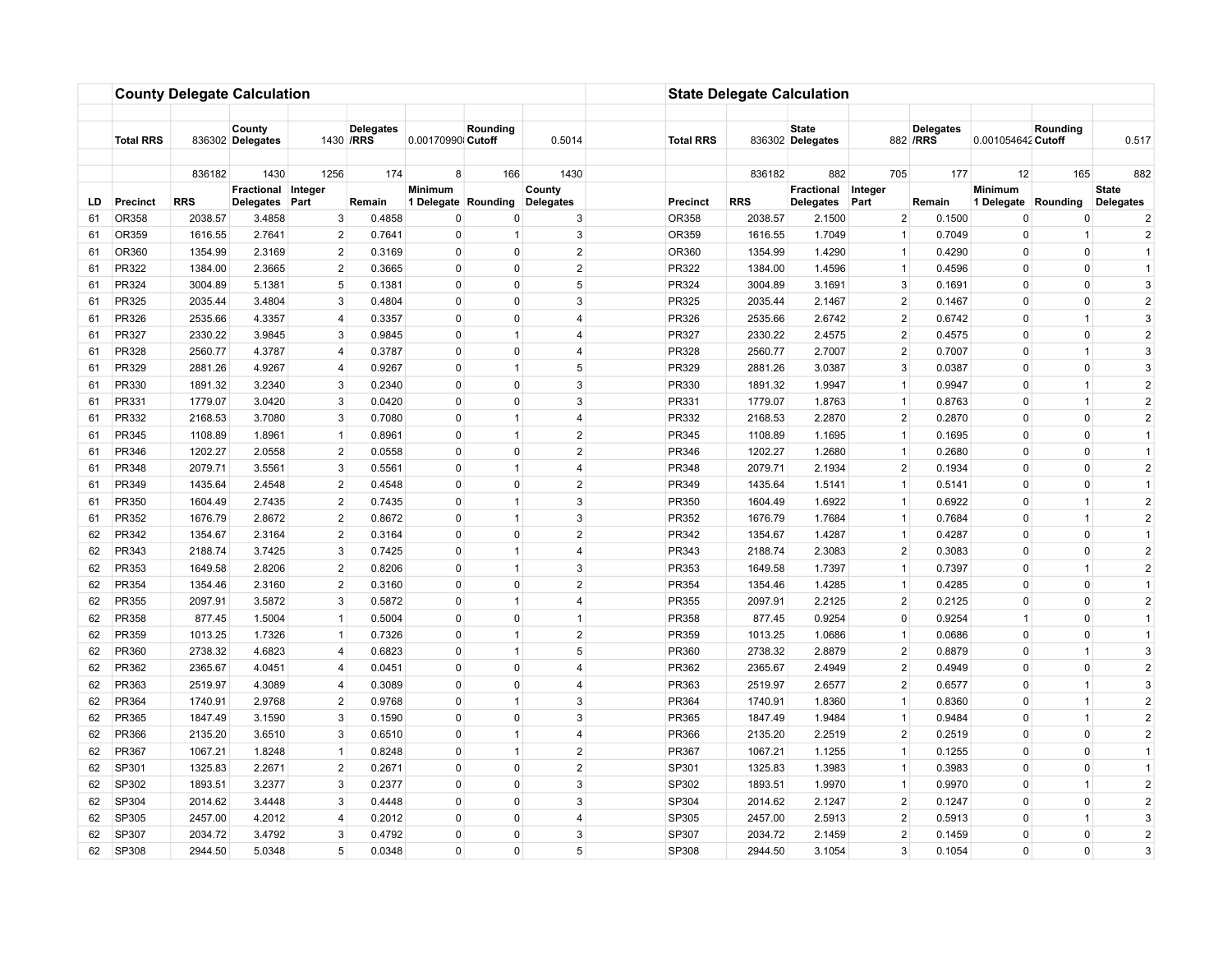|          |                        |                   | <b>County Delegate Calculation</b> |                               |                                |                             |                          |                     |                         | <b>State Delegate Calculation</b> |                                  |                                  |                               |                      |                      |                                  |
|----------|------------------------|-------------------|------------------------------------|-------------------------------|--------------------------------|-----------------------------|--------------------------|---------------------|-------------------------|-----------------------------------|----------------------------------|----------------------------------|-------------------------------|----------------------|----------------------|----------------------------------|
|          |                        |                   |                                    |                               |                                |                             |                          |                     |                         |                                   |                                  |                                  |                               |                      |                      |                                  |
|          | <b>Total RRS</b>       |                   | County<br>836302 Delegates         |                               | <b>Delegates</b><br>1430 / RRS | 0.00170990 Cutoff           | Rounding                 | 0.5014              | <b>Total RRS</b>        |                                   | <b>State</b><br>836302 Delegates |                                  | <b>Delegates</b><br>882 / RRS | 0.001054642 Cutoff   | Rounding             | 0.517                            |
|          |                        |                   |                                    | 1256                          | 174                            |                             | 166                      |                     |                         |                                   | 882                              |                                  | 177                           |                      | 165                  |                                  |
|          |                        | 836182            | 1430<br>Fractional Integer         |                               |                                | 8<br>Minimum                |                          | 1430<br>County      |                         | 836182                            | Fractional                       | 705<br>Integer                   |                               | 12<br><b>Minimum</b> |                      | 882<br><b>State</b>              |
| LD       | <b>Precinct</b>        | <b>RRS</b>        | <b>Delegates</b>                   | Part                          | Remain                         |                             | 1 Delegate Rounding      | Delegates           | <b>Precinct</b>         | <b>RRS</b>                        | <b>Delegates</b>                 | Part                             | Remain                        | 1 Delegate Rounding  |                      | <b>Delegates</b>                 |
| 62       | SP411                  | 851.33            | 1.4557                             | $\mathbf{1}$                  | 0.4557                         | 0                           | 0                        | $\mathbf{1}$        | SP411                   | 851.33                            | 0.8978                           | 0                                | 0.8978                        | $\overline{1}$       | 0                    | 1                                |
| 62       | SP414                  | 2583.00           | 4.4167                             | 4                             | 0.4167                         | $\pmb{0}$                   | $\mathsf 0$              | $\overline{4}$      | SP414                   | 2583.00                           | 2.7241                           | $\overline{2}$                   | 0.7241                        | 0                    | $\overline{1}$       | 3                                |
| 63       | MA401                  | 3006.13           | 5.1402                             | 5                             | 0.1402                         | $\mathbf 0$                 | $\mathbf 0$              | 5                   | MA401                   | 3006.13                           | 3.1704                           | 3                                | 0.1704                        | $\Omega$             | $\mathbf 0$          | 3                                |
| 63       | MA402                  | 2141.32           | 3.6615                             | 3                             | 0.6615                         | $\Omega$                    | $\mathbf{1}$             | $\overline{4}$      | MA402                   | 2141.32                           | 2.2583                           | $\overline{2}$                   | 0.2583                        | 0                    | $\Omega$             | $\overline{2}$                   |
| 63       | MA403                  | 3499.46           | 5.9838                             | 5                             | 0.9838                         | $\Omega$                    | $\overline{1}$           | 6                   | MA403                   | 3499.46                           | 3.6907                           | 3                                | 0.6907                        | $\Omega$             | $\overline{1}$       | $\overline{4}$                   |
| 63       | MA404                  | 2668.76           | 4.5633                             | 4                             | 0.5633                         | 0                           | $\mathbf{1}$             |                     | 5<br>MA404              | 2668.76                           | 2.8146                           | $\overline{2}$                   | 0.8146                        | $\Omega$             | $\mathbf{1}$         | 3                                |
| 63       | MA406                  | 3113.73           | 5.3242                             | $\,$ 5 $\,$                   | 0.3242                         | $\mathbf 0$                 | $\mathbf{0}$             | 5                   | MA406                   | 3113.73                           | 3.2839                           | 3                                | 0.2839                        | $\mathbf 0$          | $\mathbf 0$          | 3                                |
| 63       | MA407                  | 3346.16           | 5.7216                             | 5                             | 0.7216                         | $\Omega$                    | $\mathbf{1}$             | 6                   | MA407                   | 3346.16                           | 3.5290                           | 3                                | 0.5290                        | $\Omega$             | $\mathbf{1}$         | $\overline{4}$                   |
| 63       | MA408                  | 3082.33           | 5.2705                             | 5 <sup>5</sup>                | 0.2705                         | $\mathbf 0$                 | $\Omega$                 |                     | 5 <sup>5</sup><br>MA408 | 3082.33                           | 3.2508                           | 3                                | 0.2508                        | 0                    | $\Omega$             | 3                                |
| 63       | <b>SF402</b>           | 2394.86           | 4.0950                             | $\overline{4}$                | 0.0950                         | $\mathbf 0$                 | $\Omega$                 | 4                   | SF402                   | 2394.86                           | 2.5257                           | $\overline{2}$                   | 0.5257                        | $\Omega$             | $\mathbf{1}$         | 3                                |
| 63       | SF403                  | 2548.00           | 4.3568                             | $\overline{4}$                | 0.3568                         | $\mathbf 0$                 | 0                        | $\overline{4}$      | SF403                   | 2548.00                           | 2.6872                           | $\overline{2}$                   | 0.6872                        | $\Omega$             | $\mathbf{1}$         | 3                                |
| 63       | SF410                  | 3224.02           | 5.5128                             | 5                             | 0.5128                         | $\mathbf 0$                 | $\mathbf{1}$             | 6                   | SF410                   | 3224.02                           | 3.4002                           | 3                                | 0.4002                        | 0                    | $\mathbf 0$          | 3                                |
| 63       | SF411                  | 3621.39           | 6.1922                             | 6                             | 0.1922                         | $\mathbf 0$                 | $\mathbf{0}$             | 6                   | SF411                   | 3621.39                           | 3.8193                           | 3                                | 0.8193                        | $\Omega$             | $\mathbf{1}$         | $\overline{4}$                   |
| 63       | <b>SF425</b>           | 3022.66           | 5.1685                             | 5 <sup>5</sup>                | 0.1685                         | $\mathbf 0$                 | $\mathbf 0$              | 5                   | <b>SF425</b>            | 3022.66                           | 3.1878                           | 3                                | 0.1878                        | $\Omega$             | $\mathbf 0$          | 3                                |
| 63       | SP306                  | 2604.34           | 4.4532                             | $\overline{4}$                | 0.4532                         | $\mathbf 0$                 | $\mathbf 0$              | 4                   | SP306                   | 2604.34                           | 2.7466                           | $\overline{2}$                   | 0.7466                        | 0                    | $\overline{1}$       | 3                                |
| 63       | SP310                  | 1348.82           | 2.3064                             | $\overline{2}$                | 0.3064                         | $\mathbf 0$                 | $\mathbf 0$              | $\overline{2}$      | SP310                   | 1348.82                           | 1.4225                           | $\mathbf{1}$                     | 0.4225                        | $\Omega$             | $\mathbf 0$          | $\overline{1}$                   |
| 63       | SP401                  | 2721.59           | 4.6537                             | 4                             | 0.6537                         | $\mathbf 0$                 | $\mathbf{1}$             | 5                   | SP401                   | 2721.59                           | 2.8703                           | $\overline{2}$                   | 0.8703                        | $\mathbf 0$          | $\overline{1}$       | 3                                |
| 63       | SP402                  | 1930.83           | 3.3015                             | 3                             | 0.3015                         | $\mathbf 0$                 | $\mathbf 0$              | 3                   | SP402                   | 1930.83                           | 2.0363                           | $\overline{2}$                   | 0.0363                        | $\Omega$             | $\mathbf 0$          | $\overline{2}$                   |
| 63       | SP404                  | 3313.24           | 5.6653                             | $5\phantom{.0}$               | 0.6653                         | $\pmb{0}$                   | $\mathbf{1}$             | 6                   | SP404                   | 3313.24                           | 3.4943                           | 3                                | 0.4943                        | $\mathbf 0$          | $\mathbf 0$          | 3                                |
| 63       | SP405                  | 3388.68           | 5.7943                             | 5                             | 0.7943                         | $\mathbf 0$                 | $\mathbf{1}$             | 6                   | SP405                   | 3388.68                           | 3.5738                           | 3                                | 0.5738                        | $\Omega$             | $\overline{1}$       | $\overline{4}$                   |
| 63       | SP406                  | 1974.86           | 3.3768                             | 3                             | 0.3768                         | $\pmb{0}$                   | $\mathbf 0$              | 3                   | SP406                   | 1974.86                           | 2.0828                           | $\overline{2}$                   | 0.0828                        | $\Omega$             | 0                    | $\sqrt{2}$                       |
| 63       | SP408                  | 2539.00           | 4.3415                             | 4                             | 0.3415                         | $\pmb{0}$                   | $\mathbf 0$              | $\overline{4}$      | SP408                   | 2539.00                           | 2.6777                           | $\overline{2}$                   | 0.6777                        | 0                    | $\mathbf{1}$         | $\mathbf{3}$                     |
| 63       | SP409                  | 2244.02           | 3.8371                             | 3                             | 0.8371                         | $\Omega$                    | $\overline{1}$           | 4                   | SP409                   | 2244.02                           | 2.3666                           | $\overline{2}$                   | 0.3666                        | $\Omega$             | $\Omega$<br>$\Omega$ | $\overline{2}$<br>$\overline{1}$ |
| 63       | SP410                  | 1037.32           | 1.7737                             | $\mathbf{1}$                  | 0.7737                         | $\Omega$                    | $\mathbf{1}$             | $\overline{2}$<br>4 | SP410                   | 1037.32                           | 1.0940                           | $\mathbf{1}$                     | 0.0940                        | $\Omega$<br>$\Omega$ |                      |                                  |
| 63       | SP412                  | 2132.10           | 3.6457                             | 3                             | 0.6457                         | $\mathbf 0$                 | $\mathbf{1}$<br>$\Omega$ | $\overline{4}$      | SP412                   | 2132.10                           | 2.2486                           | $\overline{2}$<br>$\overline{2}$ | 0.2486                        | $\Omega$             | $\Omega$             | $\overline{2}$<br>$\overline{2}$ |
| 63       | SP416                  | 2343.83           | 4.0077                             | $\overline{4}$<br>$\mathbf 0$ | 0.0077                         | $\mathbf 0$<br>$\mathbf{1}$ | $\mathbf{0}$             | $\mathbf{1}$        | SP416                   | 2343.83                           | 2.4719                           |                                  | 0.4719                        | $\overline{1}$       | 0<br>$\mathbf 0$     | $\overline{1}$                   |
| 63       | <b>UCB401</b>          | 54.27             | 0.0928                             | 0                             | 0.0928                         | $\mathbf{1}$                | $\Omega$                 | 1                   | <b>UCB401</b>           | 54.27                             | 0.0572                           | $\mathbf 0$<br>$\Omega$          | 0.0572                        | $\overline{1}$       | 0                    | $\overline{1}$                   |
| 63<br>64 | <b>UCB402</b><br>SA402 | 473.73<br>3688.49 | 0.8100<br>6.3070                   | 6                             | 0.8100<br>0.3070               | $\mathbf 0$                 | 0                        | 6                   | <b>UCB402</b><br>SA402  | 473.73<br>3688.49                 | 0.4996<br>3.8900                 | 3                                | 0.4996<br>0.8900              | $\Omega$             | $\mathbf{1}$         | $\overline{4}$                   |
| 64       | SA404                  | 1856.60           | 3.1746                             | 3                             | 0.1746                         | $\mathbf 0$                 | $\Omega$                 | 3                   | SA404                   | 1856.60                           | 1.9581                           | $\mathbf{1}$                     | 0.9581                        | $\Omega$             | $\overline{1}$       | $\overline{2}$                   |
| 64       | SA405                  | 1969.35           | 3.3674                             | 3                             | 0.3674                         | $\mathbf 0$                 | 0                        | 3                   | SA405                   | 1969.35                           | 2.0770                           | $\overline{2}$                   | 0.0770                        | $\Omega$             | $\mathbf 0$          | $\overline{c}$                   |
|          | SA406                  | 3408.01           | 5.8274                             | 5                             | 0.8274                         | $\mathbf 0$                 | $\mathbf{1}$             | 6                   | SA406                   | 3408.01                           | 3.5942                           | 3                                | 0.5942                        | 0                    | $\mathbf{1}$         | $\overline{4}$                   |
| 64<br>64 | SA407                  | 3633.16           | 6.2124                             | 6                             | 0.2124                         | $\mathbf 0$                 | $\mathbf{0}$             | 6                   | SA407                   | 3633.16                           | 3.8317                           | 3                                | 0.8317                        | $\Omega$             | $\mathbf{1}$         | $\overline{4}$                   |
| 64       | SF401                  | 1911.07           | 3.2678                             | 3                             | 0.2678                         | $\mathbf 0$                 | $\mathbf 0$              | 3                   | SF401                   | 1911.07                           | 2.0155                           | $\overline{2}$                   | 0.0155                        | $\Omega$             | $\mathbf 0$          | $\overline{2}$                   |
| 64       | SF404                  | 2283.24           | 3.9041                             | 3                             | 0.9041                         | $\mathbf 0$                 | $\overline{1}$           | 4                   | SF404                   | 2283.24                           | 2.4080                           | $\overline{2}$                   | 0.4080                        | $\Omega$             | $\mathbf 0$          | $\overline{2}$                   |
| 64       | <b>SF406</b>           | 1731.32           | 2.9604                             | $\overline{2}$                | 0.9604                         | $\mathbf 0$                 | $\mathbf{1}$             | 3                   | <b>SF406</b>            | 1731.32                           | 1.8259                           | $\mathbf{1}$                     | 0.8259                        | $\Omega$             | $\mathbf{1}$         | $\sqrt{2}$                       |
| 64       | <b>SF407</b>           | 2618.81           | 4.4779                             | 4                             | 0.4779                         | $\pmb{0}$                   | $\mathbf 0$              | $\overline{4}$      | <b>SF407</b>            | 2618.81                           | 2.7619                           | $\overline{2}$                   | 0.7619                        | 0                    | $\mathbf{1}$         | $\mathbf{3}$                     |
| 64       | <b>SF408</b>           | 2777.11           | 4.7486                             | $\overline{4}$                | 0.7486                         | $\mathbf 0$                 | $\overline{1}$           | 5                   | <b>SF408</b>            | 2777.11                           | 2.9289                           | $\overline{2}$                   | 0.9289                        | $\Omega$             | $\mathbf{1}$         | 3                                |
| 64       | SF412                  | 2916.49           | 4.9869                             | $\overline{4}$                | 0.9869                         | $\mathbf 0$                 | $\mathbf{1}$             |                     | 5 <sup>5</sup><br>SF412 | 2916.49                           | 3.0759                           | 3                                | 0.0759                        | $\mathbf 0$          | $\mathbf 0$          | 3                                |
|          |                        |                   |                                    |                               |                                |                             |                          |                     |                         |                                   |                                  |                                  |                               |                      |                      |                                  |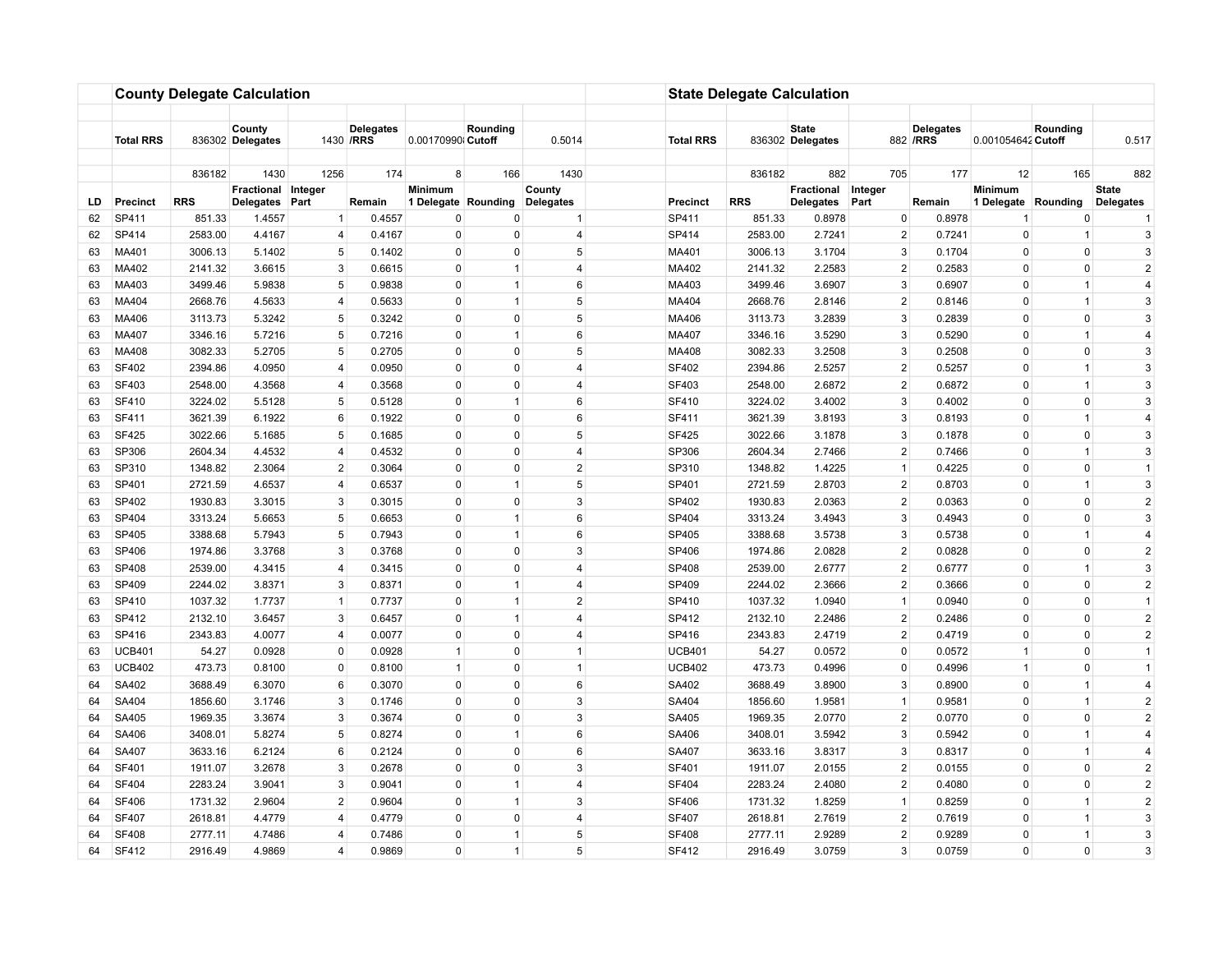|    |                  |            | <b>County Delegate Calculation</b>     |                |                               |                                       |                |                     |                                 | <b>State Delegate Calculation</b> |                                  |                 |                               |                                       |                |                                  |
|----|------------------|------------|----------------------------------------|----------------|-------------------------------|---------------------------------------|----------------|---------------------|---------------------------------|-----------------------------------|----------------------------------|-----------------|-------------------------------|---------------------------------------|----------------|----------------------------------|
|    | <b>Total RRS</b> |            | County<br>836302 Delegates             |                | <b>Delegates</b><br>1430 /RRS | 0.00170990 Cutoff                     | Rounding       | 0.5014              | <b>Total RRS</b>                |                                   | <b>State</b><br>836302 Delegates |                 | <b>Delegates</b><br>882 / RRS | 0.001054642 Cutoff                    | Rounding       | 0.517                            |
|    |                  | 836182     | 1430                                   | 1256           | 174                           | 8                                     | 166            | 1430                |                                 | 836182                            | 882                              | 705             | 177                           | 12                                    | 165            | 882                              |
| LD | <b>Precinct</b>  | <b>RRS</b> | Fractional Integer<br><b>Delegates</b> | Part           | Remain                        | <b>Minimum</b><br>1 Delegate Rounding |                | County<br>Delegates | Precinct                        | <b>RRS</b>                        | Fractional<br><b>Delegates</b>   | Integer<br>Part | Remain                        | <b>Minimum</b><br>1 Delegate Rounding |                | <b>State</b><br><b>Delegates</b> |
| 64 | SF413            | 3494.35    | 5.9750                                 | $\,$ 5 $\,$    | 0.9750                        | 0                                     | -1             | 6                   | SF413                           | 3494.35                           | 3.6853                           | 3               | 0.6853                        | $\Omega$                              |                | 4                                |
| 64 | SF414            | 3283.58    | 5.6146                                 | 5              | 0.6146                        | $\mathbf 0$                           | $\mathbf{1}$   | 6                   | SF414                           | 3283.58                           | 3.4630                           | 3               | 0.4630                        | 0                                     | $\mathbf 0$    | 3                                |
| 64 | <b>SF415</b>     | 1826.55    | 3.1232                                 | 3              | 0.1232                        | $\mathbf 0$                           | $\mathbf{0}$   | 3                   | <b>SF415</b>                    | 1826.55                           | 1.9264                           | $\mathbf{1}$    | 0.9264                        | $\Omega$                              | $\mathbf{1}$   | $\overline{2}$                   |
| 64 | SF416            | 2601.02    | 4.4475                                 | $\overline{4}$ | 0.4475                        | $\Omega$                              | $\Omega$       | $\overline{4}$      | SF416                           | 2601.02                           | 2.7431                           | 2               | 0.7431                        | $\Omega$                              | $\overline{1}$ | 3                                |
| 64 | <b>SF418</b>     | 3292.11    | 5.6292                                 | 5              | 0.6292                        | $\mathbf 0$                           | $\overline{1}$ | 6                   | <b>SF418</b>                    | 3292.11                           | 3.4720                           | 3               | 0.4720                        | $\Omega$                              | $\mathbf 0$    | 3                                |
| 64 | SF419            | 2626.89    | 4.4917                                 | $\overline{4}$ | 0.4917                        | $\mathbf 0$                           | $\Omega$       | $\overline{4}$      | <b>SF419</b>                    | 2626.89                           | 2.7704                           | 2               | 0.7704                        | $\Omega$                              | $\mathbf{1}$   | 3                                |
| 64 | <b>SF420</b>     | 2344.14    | 4.0083                                 | $\overline{4}$ | 0.0083                        | $\pmb{0}$                             | $\mathbf{0}$   | 4                   | <b>SF420</b>                    | 2344.14                           | 2.4722                           | $\overline{2}$  | 0.4722                        | $\Omega$                              | 0              | $\overline{2}$                   |
| 64 | SF421            | 2903.39    | 4.9645                                 | 4              | 0.9645                        | $\mathbf 0$                           | $\mathbf{1}$   | 5                   | SF421                           | 2903.39                           | 3.0620                           | 3               | 0.0620                        | $\Omega$                              | $\mathbf 0$    | 3                                |
| 64 | <b>SF422</b>     | 2476.97    | 4.2354                                 | $\overline{4}$ | 0.2354                        | $\mathbf 0$                           | $\mathbf 0$    | $\overline{4}$      | <b>SF422</b>                    | 2476.97                           | 2.6123                           | $\overline{2}$  | 0.6123                        | $\Omega$                              | $\mathbf{1}$   | 3                                |
| 64 | <b>SF424</b>     | 2452.50    | 4.1935                                 | $\overline{4}$ | 0.1935                        | $\mathbf 0$                           | $\mathbf 0$    | 4                   | <b>SF424</b>                    | 2452.50                           | 2.5865                           | $\overline{2}$  | 0.5865                        | $\Omega$                              | $\overline{1}$ | 3                                |
| 64 | <b>UBN401</b>    | 1233.87    | 2.1098                                 | $2^{\circ}$    | 0.1098                        | $\mathbf 0$                           | $\mathbf 0$    | $\overline{2}$      | <b>UBN401</b>                   | 1233.87                           | 1.3013                           | $\mathbf{1}$    | 0.3013                        | $\Omega$                              | $\mathbf 0$    | $\overline{1}$                   |
| 64 | <b>ULS401</b>    | 1284.47    | 2.1963                                 | $\overline{2}$ | 0.1963                        | $\pmb{0}$                             | $\mathbf 0$    |                     | $\overline{2}$<br><b>ULS401</b> | 1284.47                           | 1.3547                           | $\mathbf{1}$    | 0.3547                        | 0                                     | 0              | $\mathbf{1}$                     |
| 64 | <b>ULS402</b>    | 339.28     | 0.5801                                 | $\mathsf 0$    | 0.5801                        | $\mathbf{1}$                          | $\mathsf 0$    | $\overline{1}$      | <b>ULS402</b>                   | 339.28                            | 0.3578                           | $\Omega$        | 0.3578                        | $\overline{1}$                        | 0              | $\overline{1}$                   |
| 64 | <b>UPM301</b>    | 44.47      | 0.0760                                 | $\mathbf 0$    | 0.0760                        | $\mathbf{1}$                          | $\Omega$       | $\overline{1}$      | <b>UPM301</b>                   | 44.47                             | 0.0469                           | $\Omega$        | 0.0469                        | $\overline{1}$                        | $\Omega$       | $\overline{1}$                   |
| 64 | <b>UPM402</b>    | 925.92     | 1.5832                                 | $\mathbf{1}$   | 0.5832                        | $\mathbf 0$                           | $\overline{1}$ | $\overline{2}$      | <b>UPM402</b>                   | 925.92                            | 0.9765                           | $\mathbf 0$     | 0.9765                        | $\overline{1}$                        | $\mathbf 0$    | $\overline{1}$                   |
| 64 | <b>WH401</b>     | 3063.73    | 5.2387                                 | 5              | 0.2387                        | $\mathbf 0$                           | $\Omega$       | 5                   | <b>WH401</b>                    | 3063.73                           | 3.2311                           | 3               | 0.2311                        | $\Omega$                              | $\mathbf 0$    | 3                                |
| 65 | ER401            | 2842.88    | 4.8611                                 | $\overline{4}$ | 0.8611                        | $\mathbf 0$                           | $\mathbf{1}$   | 5                   | ER401                           | 2842.88                           | 2.9982                           | $\overline{2}$  | 0.9982                        | $\mathbf 0$                           | $\mathbf{1}$   | 3                                |
| 65 | ER402            | 2545.35    | 4.3523                                 | 4              | 0.3523                        | $\mathbf 0$                           | $\mathbf{0}$   | 4                   | ER402                           | 2545.35                           | 2.6844                           | $\overline{2}$  | 0.6844                        | $\Omega$                              | $\mathbf{1}$   | 3                                |
| 65 | ER403            | 2561.92    | 4.3807                                 | $\overline{4}$ | 0.3807                        | $\mathbf 0$                           | 0              | $\overline{4}$      | ER403                           | 2561.92                           | 2.7019                           | $\overline{2}$  | 0.7019                        | $\Omega$                              | $\mathbf{1}$   | 3                                |
| 65 | PA401            | 2504.02    | 4.2816                                 | 4              | 0.2816                        | $\mathbf 0$                           | 0              | 4                   | PA401                           | 2504.02                           | 2.6408                           | 2               | 0.6408                        | 0                                     | $\mathbf{1}$   | 3                                |
| 65 | PA402            | 2816.48    | 4.8159                                 | $\overline{4}$ | 0.8159                        | $\mathbf 0$                           | $\mathbf{1}$   | 5                   | PA402                           | 2816.48                           | 2.9704                           | $\overline{2}$  | 0.9704                        | $\Omega$                              | $\mathbf{1}$   | $\mathbf{3}$                     |
| 65 | PA404            | 2044.79    | 3.4964                                 | 3              | 0.4964                        | $\pmb{0}$                             | $\mathbf 0$    | 3                   | PA404                           | 2044.79                           | 2.1565                           | $\overline{2}$  | 0.1565                        | $\mathbf 0$                           | 0              | $\overline{2}$                   |
| 65 | PA405            | 2770.70    | 4.7376                                 | $\overline{4}$ | 0.7376                        | $\mathbf 0$                           | $\overline{1}$ | 5                   | PA405                           | 2770.70                           | 2.9221                           | $\overline{2}$  | 0.9221                        | $\Omega$                              | $\mathbf{1}$   | 3                                |
| 65 | PA406            | 1856.47    | 3.1744                                 | 3              | 0.1744                        | $\mathbf 0$                           | $\mathbf 0$    | 3                   | PA406                           | 1856.47                           | 1.9579                           | $\mathbf{1}$    | 0.9579                        | $\Omega$                              | $\overline{1}$ | $\overline{2}$                   |
| 65 | PA407            | 2265.98    | 3.8746                                 | 3              | 0.8746                        | $\mathbf 0$                           | $\overline{1}$ | 4                   | PA407                           | 2265.98                           | 2.3898                           | $\overline{2}$  | 0.3898                        | $\Omega$                              | $\mathbf 0$    | $\overline{2}$                   |
| 65 | PA408            | 2132.24    | 3.6459                                 | 3              | 0.6459                        | $\Omega$                              | $\mathbf{1}$   | 4                   | PA408                           | 2132.24                           | 2.2487                           | $\overline{2}$  | 0.2487                        | $\Omega$                              | $\Omega$       | $\overline{c}$                   |
| 65 | PA410            | 3145.36    | 5.3783                                 | 5              | 0.3783                        | $\pmb{0}$                             | $\mathbf 0$    | 5                   | PA410                           | 3145.36                           | 3.3172                           | 3               | 0.3172                        | 0                                     | 0              | $\mathbf{3}$                     |
| 65 | PA411            | 3585.00    | 6.1300                                 | 6              | 0.1300                        | $\Omega$                              | $\Omega$       | 6                   | PA411                           | 3585.00                           | 3.7809                           | 3               | 0.7809                        | $\Omega$                              | $\overline{1}$ | $\overline{4}$                   |
| 65 | PA412            | 2125.01    | 3.6336                                 | 3              | 0.6336                        | $\mathbf 0$                           | $\mathbf{1}$   | $\overline{4}$      | PA412                           | 2125.01                           | 2.2411                           | $\overline{2}$  | 0.2411                        | $\Omega$                              | $\Omega$       | $\overline{2}$                   |
| 65 | PA413            | 2610.99    | 4.4646                                 | $\overline{4}$ | 0.4646                        | $\mathbf 0$                           | $\Omega$       | 4                   | PA413                           | 2610.99                           | 2.7537                           | $\overline{2}$  | 0.7537                        | $\Omega$                              | $\overline{1}$ | 3                                |
| 65 | SA401            | 1610.46    | 2.7537                                 | $\overline{2}$ | 0.7537                        | $\mathbf 0$                           | $\mathbf{1}$   | 3                   | SA401                           | 1610.46                           | 1.6985                           | $\mathbf{1}$    | 0.6985                        | $\Omega$                              | $\mathbf{1}$   | $\overline{2}$                   |
| 65 | SQ401            | 2808.92    | 4.8030                                 | $\overline{4}$ | 0.8030                        | $\mathbf 0$                           | $\mathbf{1}$   | 5                   | SQ401                           | 2808.92                           | 2.9624                           | $\overline{2}$  | 0.9624                        | 0                                     | $\mathbf{1}$   | 3                                |
| 65 | SQ402            | 2181.89    | 3.7308                                 | 3              | 0.7308                        | $\mathbf 0$                           | $\mathbf{1}$   | 4                   | SQ402                           | 2181.89                           | 2.3011                           | $\overline{2}$  | 0.3011                        | $\Omega$                              | $\mathbf 0$    | $\overline{2}$                   |
| 65 | SQ404            | 2324.92    | 3.9754                                 | 3              | 0.9754                        | $\mathbf 0$                           | $\mathbf{1}$   | 4                   | SQ404                           | 2324.92                           | 2.4520                           | $\overline{2}$  | 0.4520                        | $\Omega$                              | $\mathbf 0$    | $\overline{2}$                   |
| 65 | SQ405            | 2490.62    | 4.2587                                 | $\overline{4}$ | 0.2587                        | $\mathbf 0$                           | $\mathbf 0$    | 4                   | SQ405                           | 2490.62                           | 2.6267                           | $\overline{2}$  | 0.6267                        | $\Omega$                              | $\overline{1}$ | 3                                |
| 65 | SQ406            | 2086.14    | 3.5671                                 | 3              | 0.5671                        | $\mathbf 0$                           | $\mathbf{1}$   | 4                   | SQ406                           | 2086.14                           | 2.2001                           | $\overline{2}$  | 0.2001                        | $\Omega$                              | 0              | $\sqrt{2}$                       |
| 65 | SQ408            | 2980.37    | 5.0962                                 | 5              | 0.0962                        | $\pmb{0}$                             | $\mathsf 0$    | 5                   | SQ408                           | 2980.37                           | 3.1432                           | 3               | 0.1432                        | 0                                     | 0              | $\mathbf{3}$                     |
| 65 | SQ410            | 2860.29    | 4.8908                                 | $\overline{4}$ | 0.8908                        | $\mathbf 0$                           | $\overline{1}$ | 5                   | SQ410                           | 2860.29                           | 3.0166                           | 3               | 0.0166                        | $\Omega$                              | $\Omega$       | 3                                |
| 65 | <b>UBN403</b>    | 971.09     | 1.6605                                 | $\mathbf{1}$   | 0.6605                        | $\mathbf 0$                           | $\mathbf{1}$   |                     | $\overline{2}$<br><b>UBN403</b> | 971.09                            | 1.0242                           | $\mathbf{1}$    | 0.0242                        | $\mathbf 0$                           | $\mathbf 0$    | $\overline{1}$                   |